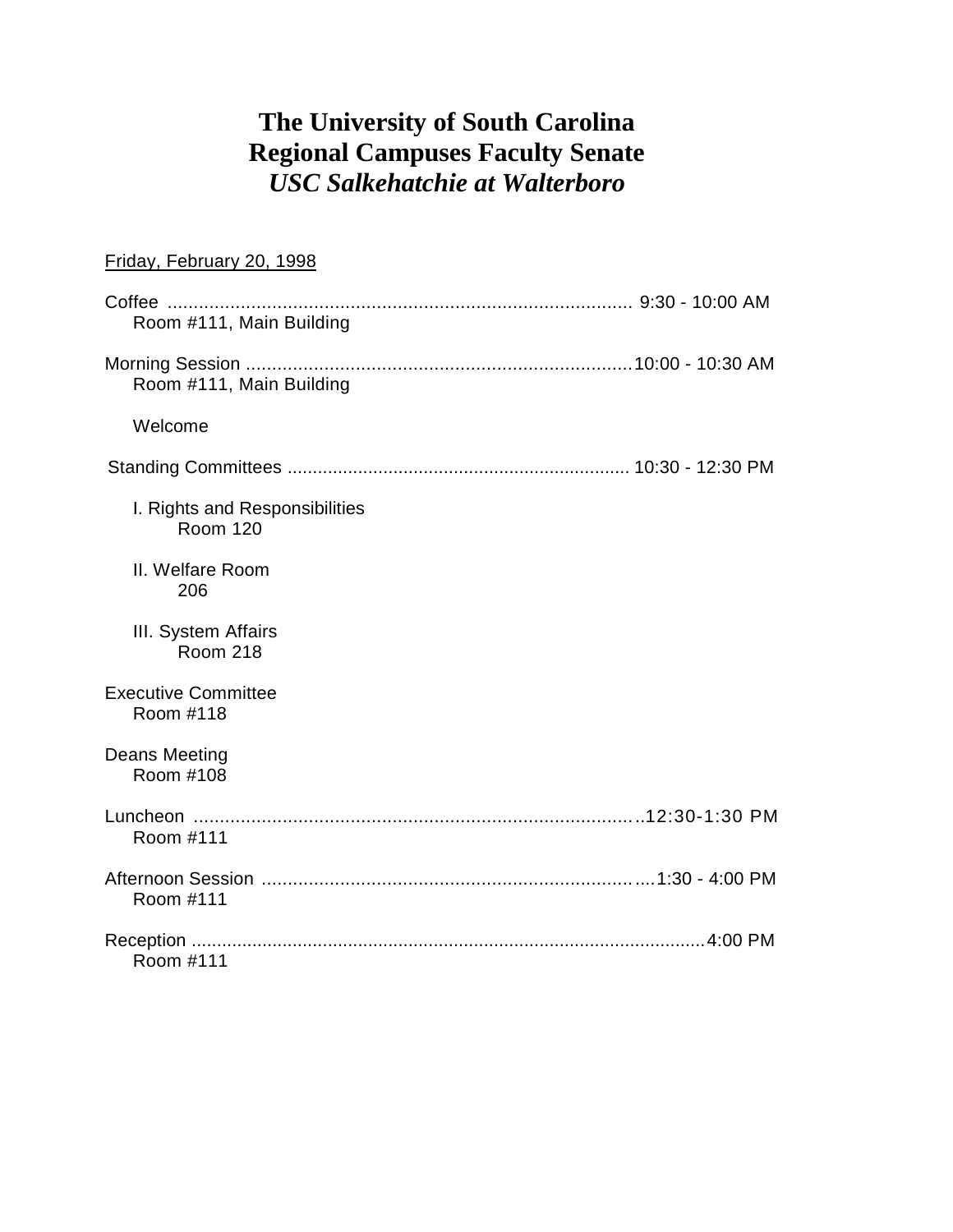# **AGENDA**

- I. Call To Order
- II. Correction/Approval of Minutes: November 21, 1997 USC Sumter
- III. Reports from University Officers
	- A. Dr. John J. Duffy, Vice Provost & Executive Dean
	- B. Dr. Carolyn West, Associate Vice Provost
- IV. Reports from Standing Committees
	- A. Rights and Responsibilities Professor John Logue
	- B. Welfare Professor Tye Johnson
	- C. System Affairs Professor Steve Bishoff
- V. Executive Committee Professor Mary Barton
- VI. Reports from Special Committees
	- A. Committee on Libraries Professor John Catalano
	- B. Committee on Curricula and Course Professor Robert B. Castleberry
	- C. Committee on Faculty Welfare Professor Bruce Nims
	- D. Faculty-Board of Trustees Liaison Committee Dr. Carolyn West
	- E. Research and Productive Scholarship Committee Professor Steve Bishoff
	- F. Other Committees
		- 1. Insurance and Annuities Professor Jerry Dockery
		- 2. Ad Hoc Committee on Teaching Effectiveness Professor Roy Darby
		- 3. University Committee on Conflict of Interest Professor Tandy Willis
- VII. Unfinished Business
- VIII. New Business IX.

Announcements X.

Adjournment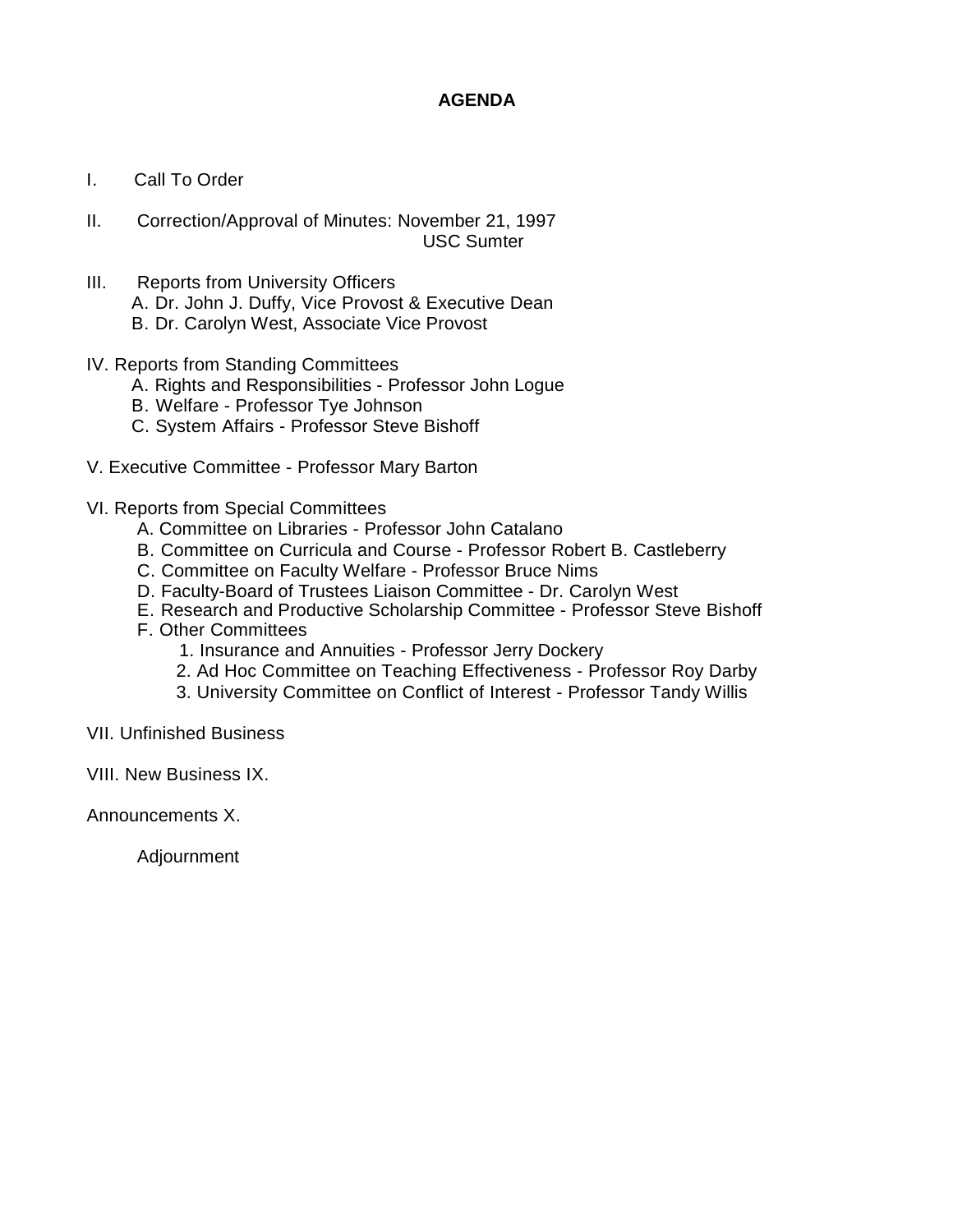# THE UNIVERSITY OF SOUTH CAROLINA REGIONAL CAMPUSES FACULTY SENATE MINUTES FEBRUARY 20, 1998

# MORNING SESSION

# CALL TO ORDER: Ellen Chamberlain, Chair

I. Professor Chamberlain welcomed the senators to the third 1997-1998 meeting of the Regional Campuses Faculty Senate. She thanked Dean Carl Clayton, Ann Carmichael, and the faculty and staff of Allendale and Walterboro for hosting the meeting. She recognized Associate Vice Provost Carolyn West who was making her first appearance at a Regional Campuses Faculty Senate meeting in that capacity. Ann Carmichael, the Director of the Walterboro Campus was introduced.

II. Ms. Carmichael described the Walterboro Campus and the surrounding historic area. She then introduced Rebecca Brewer, the CEO of the Colleton Regional Hospital. Ms. Brewer earned her bachelor of science degree in nursing from Clemson University in 1973, and her masters in nursing administration from the University of South Carolina in 1982. After extensive experience in the field of nursing and nursing administration, she became the chief executive officer of Colleton Regional Hospital in 1995. Due to her leadership skills, this hospital has been named as one of the top one hundred hospitals for its size in America in January. There are only two such hospitals in South Carolina. Ms. Brewer addressed the Senate and answered questions. (ATTACHMENT 1)

STANDING COMMITTEES MET

AFTERNOON SESSION

I. CALL TO ORDER: Professor Chamberlain.

II. CORRECTIONS TO AND APPROVAL OF THE MINUTES OF NOVEMBER 21, 1997.

The reference to "Major Olsen" on page one was changed to "Major General Olsen". The minutes were approved as corrected.

Ill. REPORTS OF UNIVERSITY OFFICERS:

Assistant Vice Provost West -

• reported that Dr. Duffy was sorry that he could not attend today. He is making a presentation at the Board of Trustees' Retreat.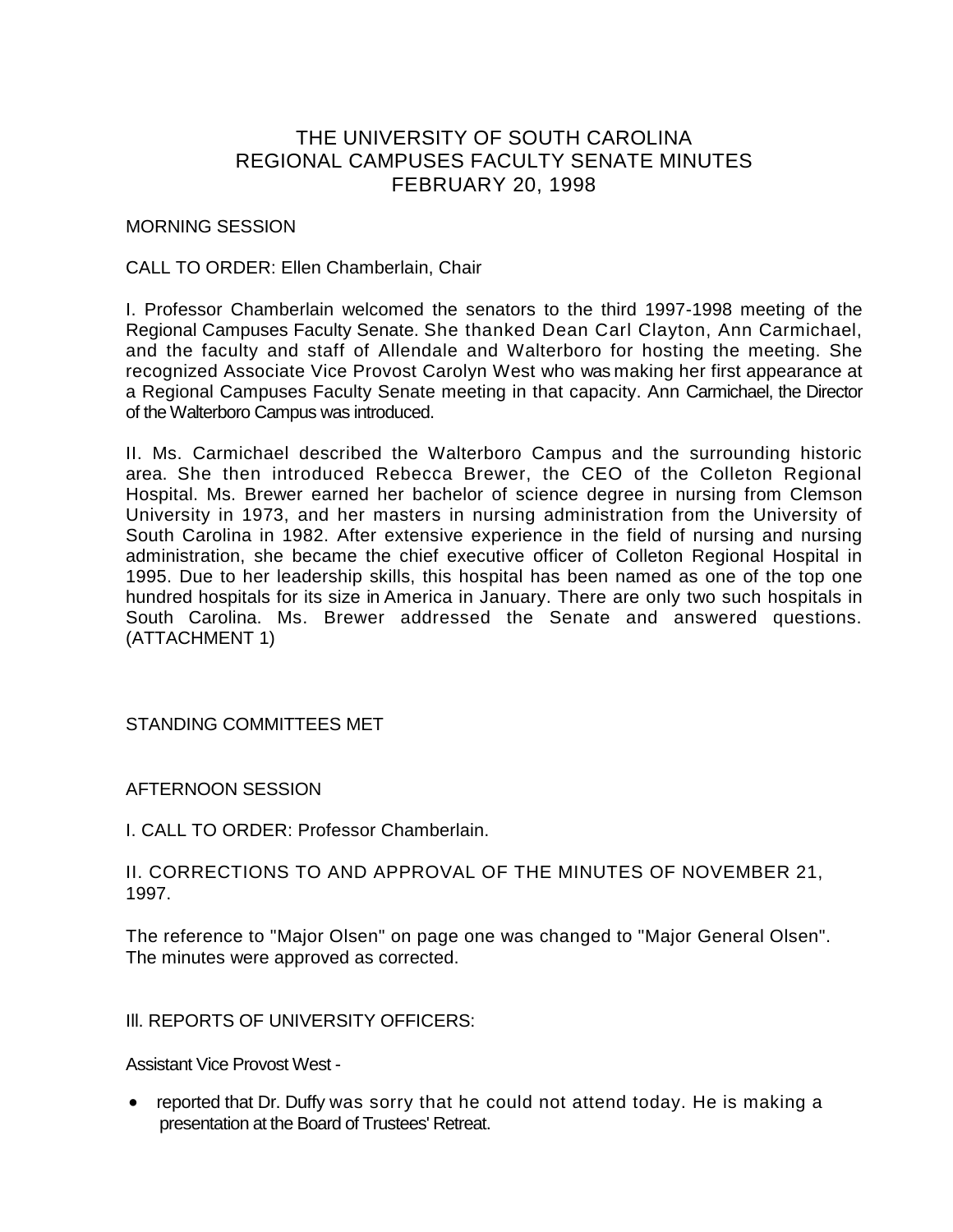- extended greetings from Provost Jerry Odom, who hopes to join us the next time this group meets.
- reported that we are on the verge of getting approval from the Commission of Higher Education for the BAIS degree. They expect to obtain this approval in April. They are also approaching the CHE for approval of the Hotel, Restaurant and Tourism Program in Beaufort in which a four-year degree will be offered on the Beaufort campus.
- noted that the Criminal Justice Program which is being piloted in Beaufort may be available on other campuses in September. This program may go to CHE after the HRTA Program has been approved.
- made some observations based on having attended a number of CHE meetings. She is very positively impressed with Rayfield Barton. There seems to be a different atmosphere at CHE which includes an attitude of listening to what the institutions have to say and some attempt to accommodate problems regarding the Performance Indicators. She hopes that our relationship with CHE will improve under this new leadership.
- discussed the Performance Indicators in their form **as** of February 10. Several years ago she predicted that the indicators would result in an implosion due to the quantity of information. Many of the indicators have been changed with 22 of the indicators no longer being quantitative. The remaining 15 are still quantitative. There has been some discussion in changing the concept of sectors and having the institutions judged together on some of the Performance Indicators. The faculty must understand the importance of some of these indicators, as they will impact the availability of money. We must have in place operating peer review systems and some semblance of post-tenure review. While many faculty have philosophical differences about post-tenure review, the legislature demands that we conduct post-tenure review.
- reported on a meeting she had with Associate Provost Greiner on the scholarship document approved by the Regional Campuses Faculty Senate. He responded to this document to the Provost on December 8. She has asked the Provost if he might distribute this response. Dr. Greiner was unable to attend this meeting of the Regional Campuses Faculty Senate, but he is prepared to talk to the Rights and Responsibilities Committee about that document. She feels that this is a beginning of a dialogue. The Provost's Office and the Rights and Responsibilities Committee have different points of view which need to be discussed before a reconciliation can be reached.

In response to a question from Professor Don Wedlock, Chair of the Columbia Faculty Senate, regarding the differences between the viewpoint of the RCFS and Dr. Greiner,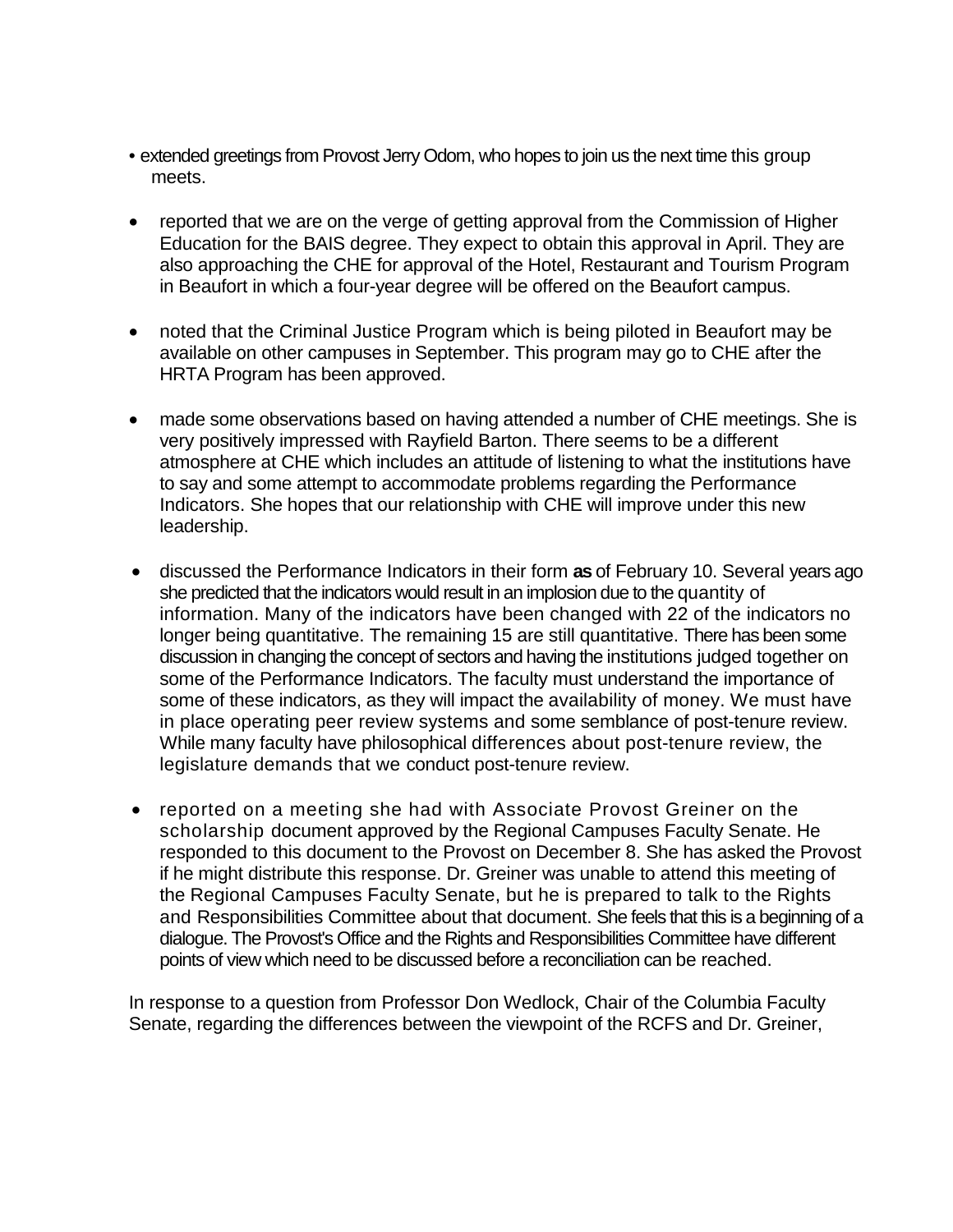Professor West described the attempt of the Rights and Responsibilities Committee to broaden the definition of scholarship on our campuses. Dr. Greiner has some concerns about those changes.

Professor Dockery reported that he was involved in some CHE meetings where a discussion of the Performance Indicators took place. At that time, there was agreement that post-tenure review would take place every five years; now the interval seems to be three years. He requested that Professor West check on the process that changed the time period.

Professor Logue stated that the document from CHE indicates that the Peer Review Process should take place every three years, and that an external post-tenure review should take place each six years. Professor West suggests that when we receive that document, we should examine it to confirm that statement.

Professor West stated that she is enjoying her position. Her objective is to improve communication for the Regional Campuses with Columbia. She requests that the faculty not hesitate to call her. She attempts to call as many people as she can to maintain contact, but should anything come up, please contact her.

Professor Chamberlain noted that there does seem to be an improvement in the cooperation between the institutions and the staff of CHE. Ray Barton, the Executive Director of Staff, will speak at the April meeting of the Regional Campuses Faculty Senate.

Professor Chamberlain expressed the concern of the Executive Committee and the Academic Advisory Committee about the status of the definition of scholarship which was passed in February 1997. She urged the Provost's Office to react to the document provided to them on this issue so a discussion may begin.

IV. DEANS' REPORTS (ATTACHMENT 2)

Beaufort - Dean Chris Plyler's report was presented by Professor Chamberlain. (ATTACHMENT 2A)

Lancaster - Dean Joe Pappin discussed fund raising, the Gregory PE Center, the Medford Library, the TRIO Program, the installation of the technology or TIPS, their Honors Program, recruitment activities, staff development workshops, and reported on student activities. (ATTACHMENT 2B)

Salkehatchie - Dean Carl Clayton welcomed the group to the Walterboro campus. His written report describes a number of student, faculty and staff activities. He invited the group to the Feast Day scheduled on April 21. He proudly announced that the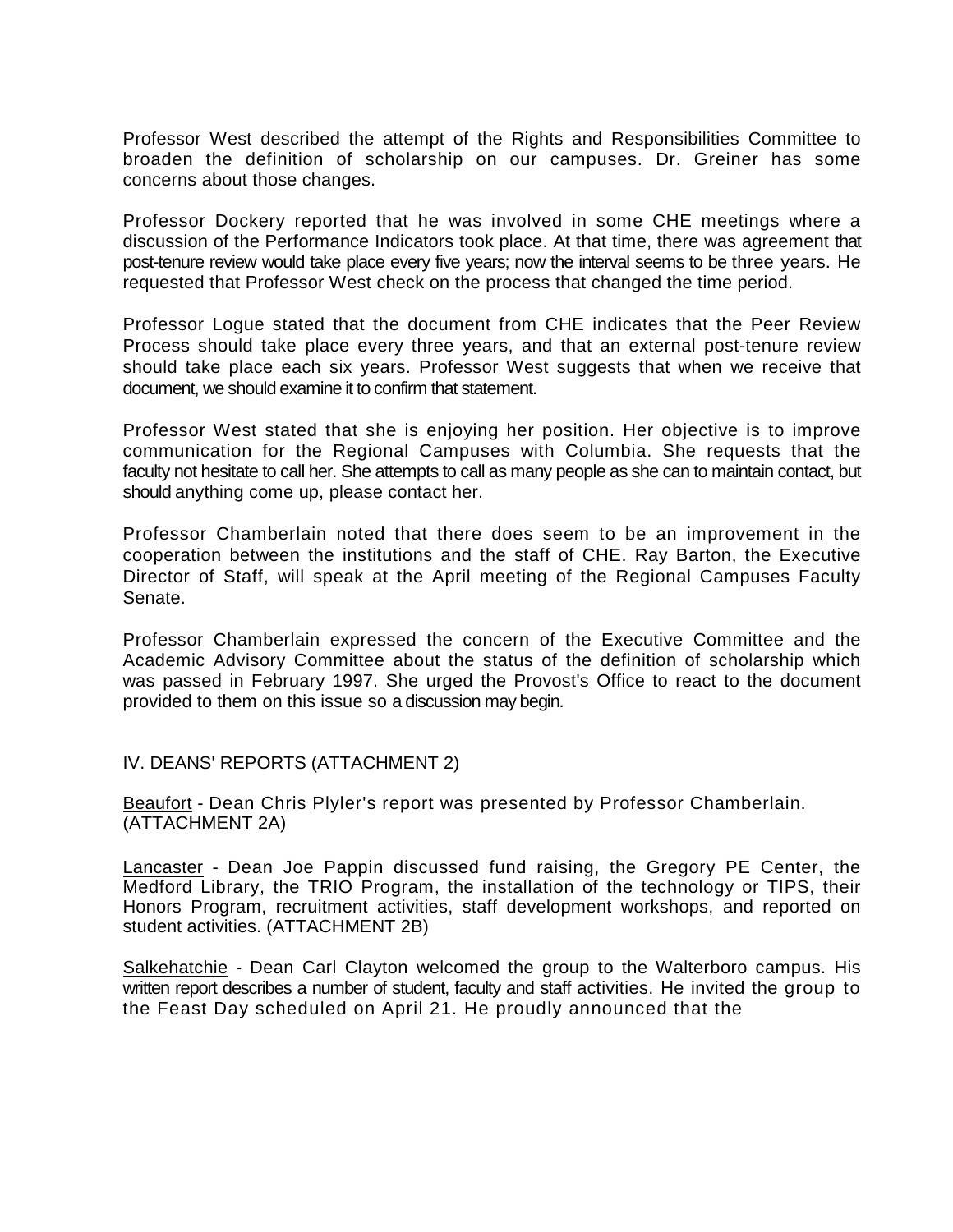Salkehatchie Team involved in the intra-collegiate baseball games prevailed in a double-header with USC Aiken. (ATTACHMENT 2C)

Sumter - Dean Les Carpenter briefly reported that Dr. Joe Gagne , the Governor's Professor of the Year for 1997-1998, was one of two individuals from the Sumter community to receive an Outstanding Achievement Award from the Greater Sumter Chamber of Commerce at their annual banquet. The unofficial enrollment figures at USC Sumter indicated an increase in both head count and F.T.E. for the first time in five years. He concluded his report by noting that Sumter has 8 unfilled tenure track faculty positions. Searches are in progress to fill 5 of those positions with either permanent or temporary faculty members.

Union - Dean Jim Edwards reported on the increase in enrollment at the Union campus for the fourth straight semester. He described the annual Founders Day ceremony in which Mrs. Eleanor "Nonie" Richardson was honored as one of the founding scholarship donors. He also discussed the progress on the renovation of Truluck Activity Center, the hiring of a director of the TRIO Program, campus activities, and the proposed Center for Higher Education for the Laurens area.

Continuing Education, - Professor Sally Boyd reported for Dean May. She reported that the credit and non-credit programs in Continuing Education are operating effectively and efficiently. The faculty are beginning a comparative analysis between our Peer Review System and those in Columbia and on the Regional Campuses. In addition, work has begun on post-tenure review.

# V. REPORTS FROM THE STANDING COMMITTEES:

A. Rights and Responsibilities -- John Logue, Chair (ATTACHMENT 3)

The committee made a motion regarding the procedure for post-tenure review.

In reference to the discussion on the appeal process, Professor Faulkner (Lancaster) inquired whether the faculty member had an appeal right prior to the grievance procedure. Professor Logue replied that the appeal process occurs at the end of the process where they can receive the file with the justifications. Professor Faulkner inquired whether appeals had occurred in the past. Professor Logue reminded the faculty that in the last few years a number of changes have been made in the process which are not reflected in the letter to the applicant. Professor Chamberlain noted that recommendations for changes in the letter will be made at the April meeting.

Professor Bishoff (Sumter) inquired about the stage at which the process of considering the application ended, and at which the appeal procedure could begin. Professor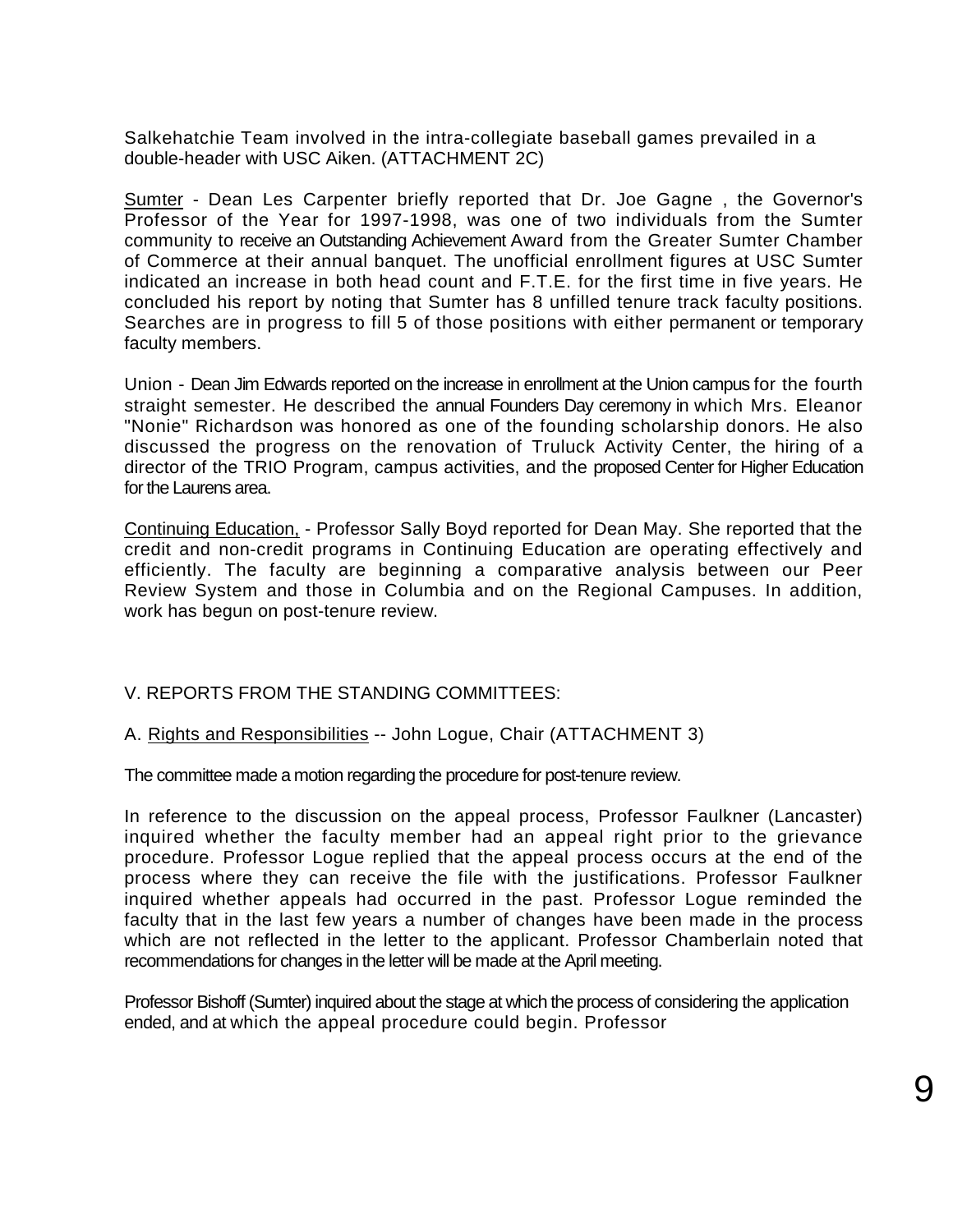Logue stated that the end of the process occurred at the level of the President's decision.

Professor Washington (Continuing Education) requested that copies of the post tenure procedure be distributed before consideration of new business. Professor Larry West was requested to obtain extra copies of this motion.

# B. Welfare Committee **--** Tye Johnson, Chair

The Committee discussed the survey that will assess the resources available to the Regional Campuses faculty for the support of scholarship. Responses from the faculty will be very important.

A discussion was conducted regarding part-time and adjunct faculty with respect to input from full-time faculty on the hiring and review of these individuals. The sense of the discussion was that on many campuses the full-time faculty are not involved in the processes and such input would be valuable for the campus.

A discussion was also conducted regarding the process of peer review on the various campuses.

# C. System Affairs Committee -- Steve Bishoff, Chair

A motion was made that the Regional Campuses Faculty Senate retain membership on the Savannah River Site Committee.

A second motion was made to approve changes in the CASS (Cooperative Associate of States for Scholarship) program at USC Sumter.

A third motion was made regarding the SPAR program:

To increase the Regional Campuses faculty participation and success in seeking grants through SPAR's research and productive scholarship programs, we move that:

- 1. The grant requirements and dates be posted on the Regional Campuses Faculty Senate Home Page to include a list of past SPAR committee members.
- 2. A workshop be given in Fall 1998 that brings together a SPAR representative, past committee members, previous applicants and past recipients with interested Regional Campuses faculty.

The committee spent the rest of the meeting discussing the transferability of courses and the communication of the Regional Campuses faculty with their respective disciplines in Columbia.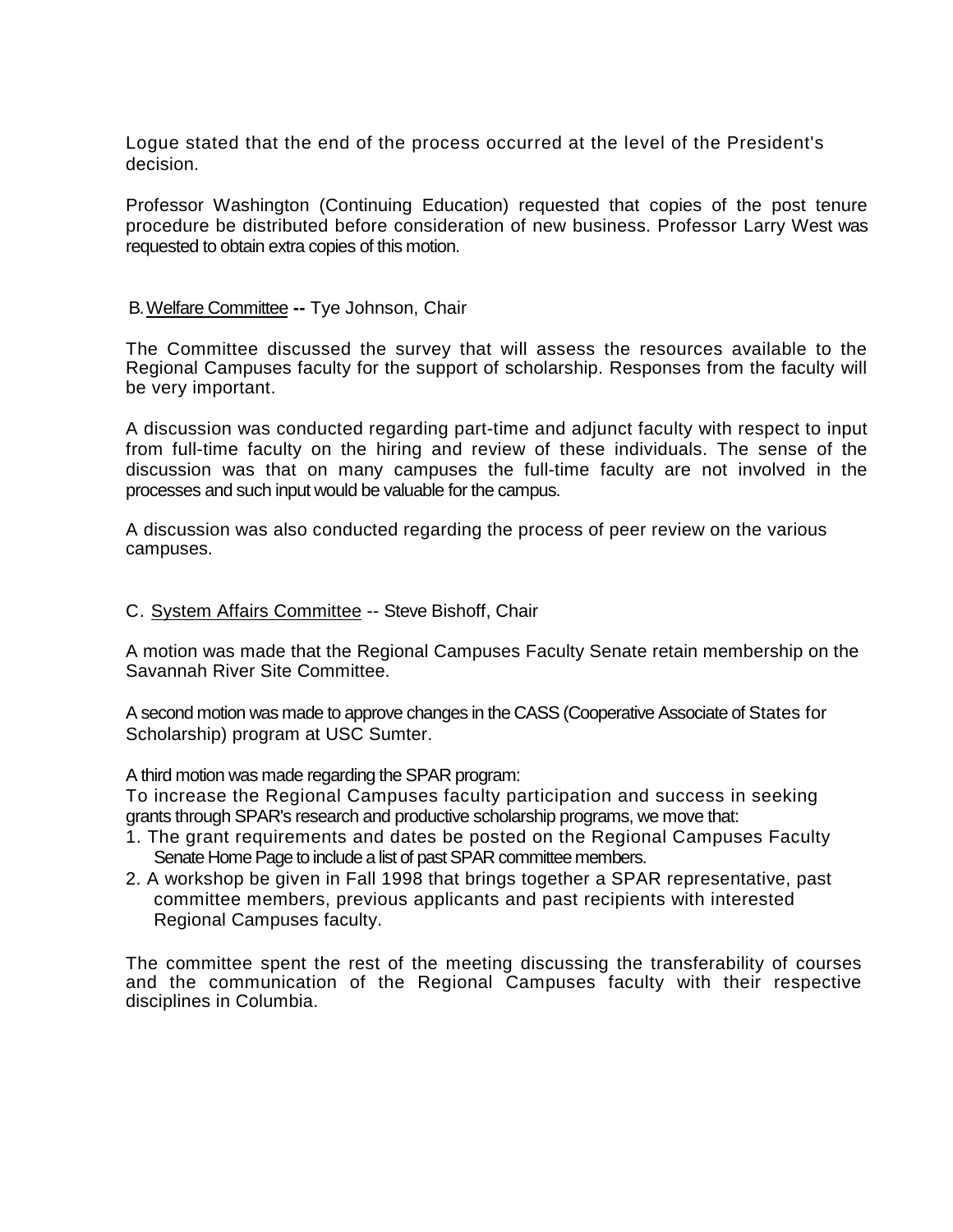# D. Executive Committee -- Mary Barton, Chair

The committee discussed a number of issues including the uniformity of computer policies/guidelines among the Regional Campuses, the membership in the Savannah River oversight committee, and the third year review procedure for untenured tenure track faculty.

VI. REPORTS OF SPECIAL COMMITTEES

A. University Library Committee - John Catalano

This committee has not met since the last meeting of this body, but a meeting is scheduled on February 23, 1998.

B. University Committee on Curricula and Courses - Robert Castleberry

Professor Logue read the report from Professor Castleberry. (ATTACHMENT 4)

C. University Faculty Welfare Committee -- Bruce Nims (ATTACHMENT 5)

# D. Board of Trustees: Academic Affairs and Faculty Liaison Committee -- Carolyn West

This group met on February 12. She was unable to attend that meeting.

E. Research and Productive Scholarship Committee - Steve Bishoff

The committee has not yet met, but the meeting will be scheduled on March 20, 1998. Professor Bishoff will not be able to attend this meeting and requested that someone volunteer to substitute for him.

F**.** Insurance and Annuities Committee -- Jerry Dockery

This committee has not met since the last Regional Campuses Faculty Senate meeting.

G. Ad Hoc Committee on Teachinq Effectiveness -- Roy Darby

No Report.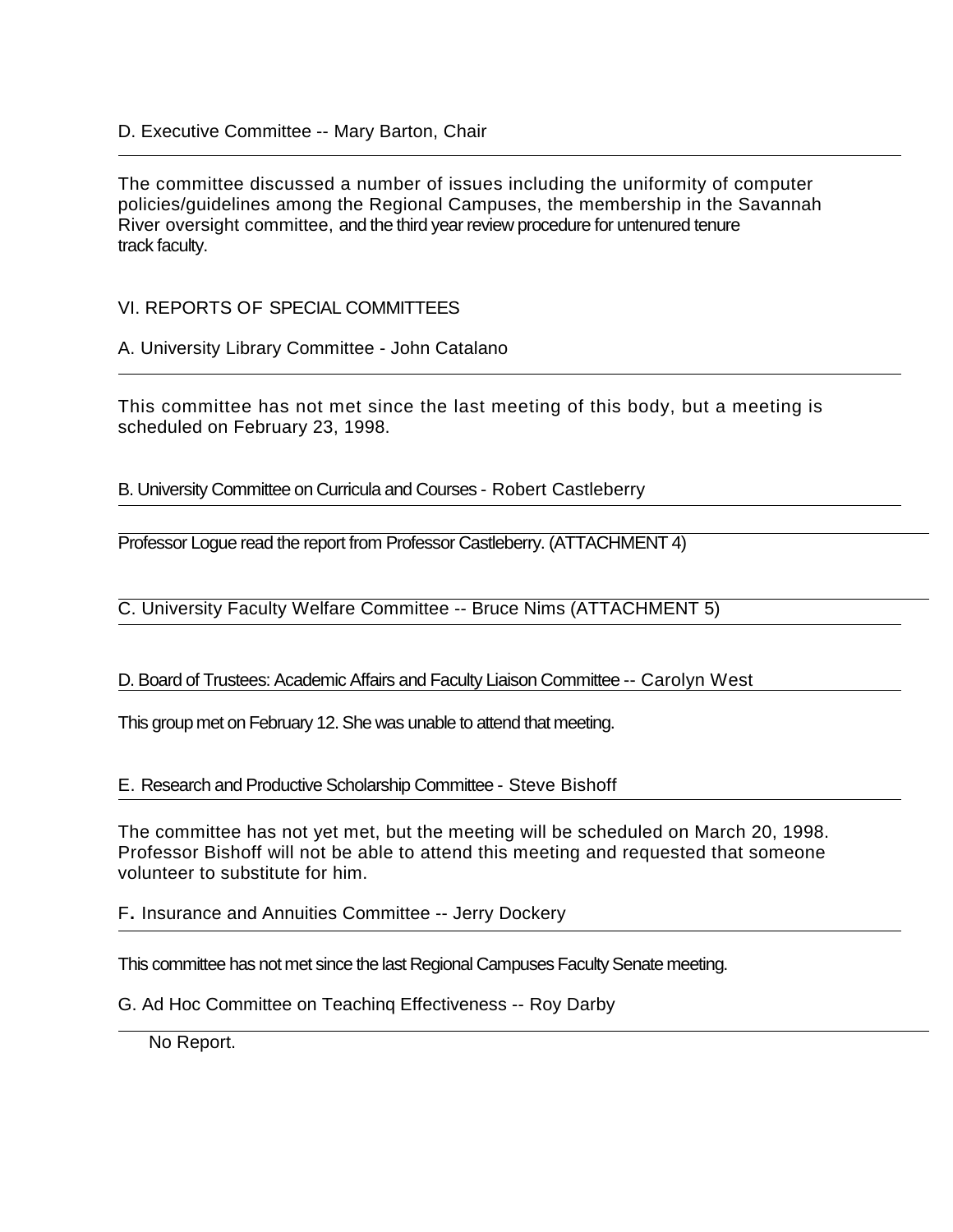# H. Conflict of Interest Committee -- Tandy Willis

This committee has not met.

Professor Wedlock was invited to make a few remarks by Chair Chamberlain. He discussed the post-tenure review procedures which are available on the Provost's Web site with the support material. A quasi-committee of the whole will be held at the March Columbia Senate meeting to encourage comments from the faculty.

#### VII. UNFINISHED BUSINESS

In its earlier report, the System Affairs Committee made the following motion:

It is moved that the Regional Campuses Faculty Senate retain membership on the Savannah River Site Committee.

Professor Logue was called upon to describe the goals and actions of that committee. He recalled that the committee actions usually dealt with the contractual arrangements whereby faculty of the consortium schools made proposals for funding to work with the Savannah River plant. We have not been involved in the situations discussed and do not have the potential to be involved. When the committee was first created by the Columbia Faculty Senate, it was designed to oversee the relationships with the Savannah River plant. Individuals were concerned about our affiliation with a group involved with the production of nuclear materials. The committee was originally intended to protect faculty members from too many regulations and to insure that the regulations imposed by the Westinghouse Savannah River Plant did not supersede the guidelines of the University for faculty research.

The motion was defeated.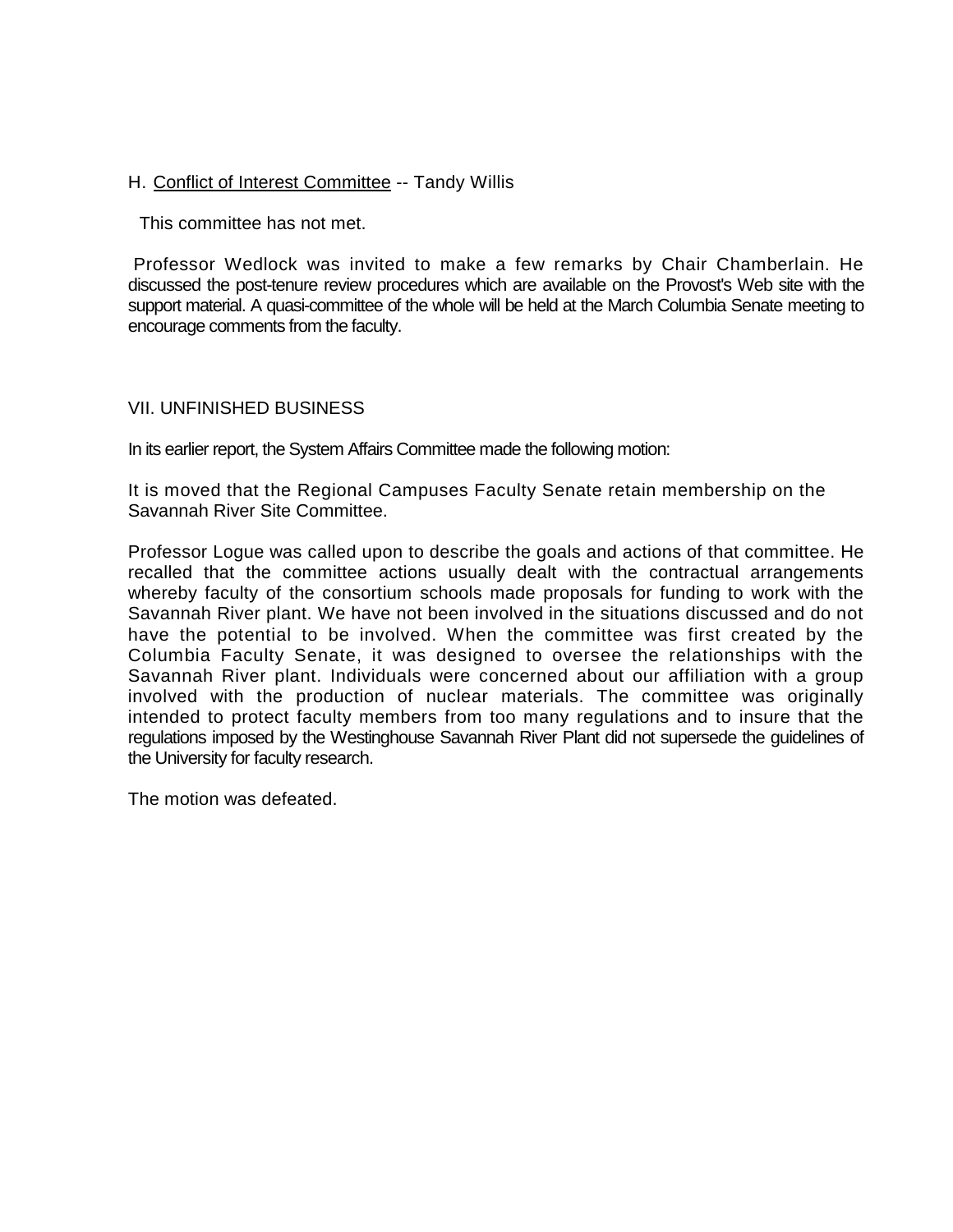VIII. NEW BUSINESS

The Nominating Committee (Professor Costello) presented the following slate of nominees which is subject to additional nominations from the floor at the time of the elections:

Executive Committee:

Immediate Past Chair - Ellen Chamberlain, Beaufort Chair -- Bob Costello, Sumter Vice-Chair -- Mary Barton, Union Secretary - Danny Faulkner Member at Large -- Larry West, Salkehatchie Member at Large - Buddy Dunlap, Continuing Education

Special Committee Representatives:

Board of Trustees Academic Affairs and Faculty Liaison Committee - Kay Oldhouser, Sumter University Committee on Curricula and Courses - Robert Castleberry, Sumter Insurance and Annuities Committee -- Bill Bowers, Salkehatchie Research and Productive Scholarship - Tom Harlow, Salkehatchie

A motion was solicited by the Chair to vote on the position of member to the Board of Trustee Academic Affairs and Faculty Liaison Committee. The motion was seconded.

Professor Willis recommended that the chair appoint an interim representative. The motion was withdrawn and Chair Chamberlain appointed Kay Oldhouser as the interim representative until the April meeting.

The motion from the Rights and Responsibilities Committee (ATTACHMENT 3) was determined to be substantive. These motions will be voted on at the April meeting. A clean copy is available on E-mail.

The System Affairs Committee's first motion requested that the following changes in the CASS program be made, with the hindsight of one CASS cycle, in the small ecobusiness sequence:

1. RCAM 210: The prerequisite which used to be BIOL 220, should be changed to BIOL 270 or BIOL 220.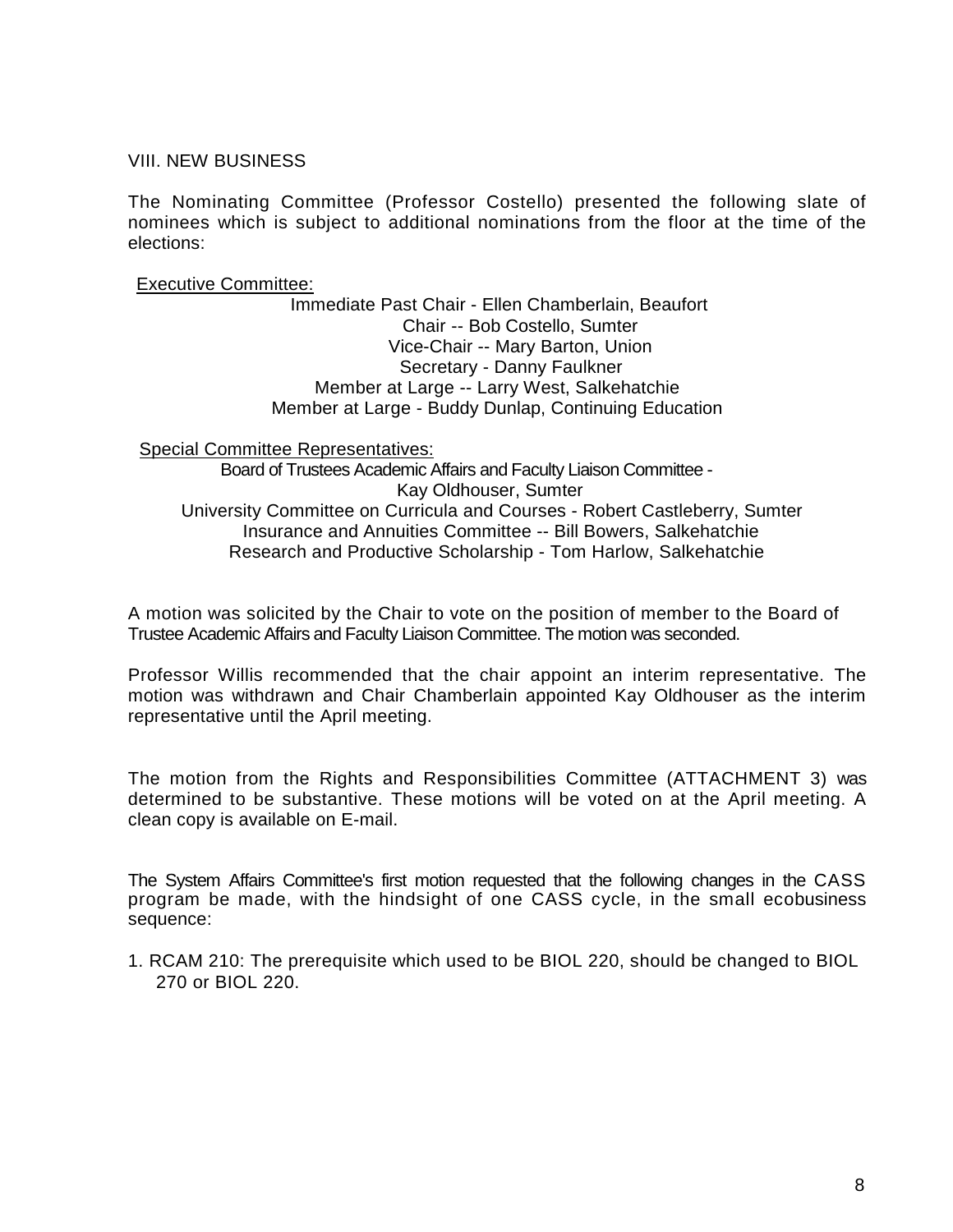Rationale:

BIOL 220 is an instructor designed course, the content of the BIOL 220 used with the previous CASS students is covered in BIOL 270 adequately. Also, the CASS students are required to take BIOL 270.

Two other benefits apply to this change. One, we intend to increase the choices for the CASS students by re-designing BIOL 220 for use later in the ecobusiness sequence. Two, non-CASS students would become eligible to take the ecobusiness sequence.

2. RCAM 220: This course would be dropped from the sequence.

Rationale:

While the time was used effectively in the first cycle, modification of the RCAM 210 course content will meet the goals of the sequence without RCAM 220.

3. RCAM 230: The prerequisite for RCAM 230 would be RCAM 210 or AMGT 473 (MGMT 473 in Columbia or the equivalent) and permission of the RCAM 230 instructor.

Professor Bishoff explained that these courses were originally set up as a five course sequence, and these proposed changes deal with redundancies among the courses.

Professor Chamberlain inquired whether these changes would affect anyone but the Sumter campus. Professor Bishoff replied that these changes would only currently affect the Sumter campus. These courses are part of the CASS Program under a grant from Georgetown University in Washington which brings students from Central America and the Caribbean to the Sumter campus to attempt the associate degree that includes business experience and ecology.

It was noted from the floor that these changes would open these courses to regular students.

Chair Chamberlain inquired whether these courses were acceptable on other campuses. Professor Bishoff replied that each of these courses has the caveat that the course may not fulfill the requirements for a major and the student should contact the department that they plan to attend for information about acceptability.

The motion was passed.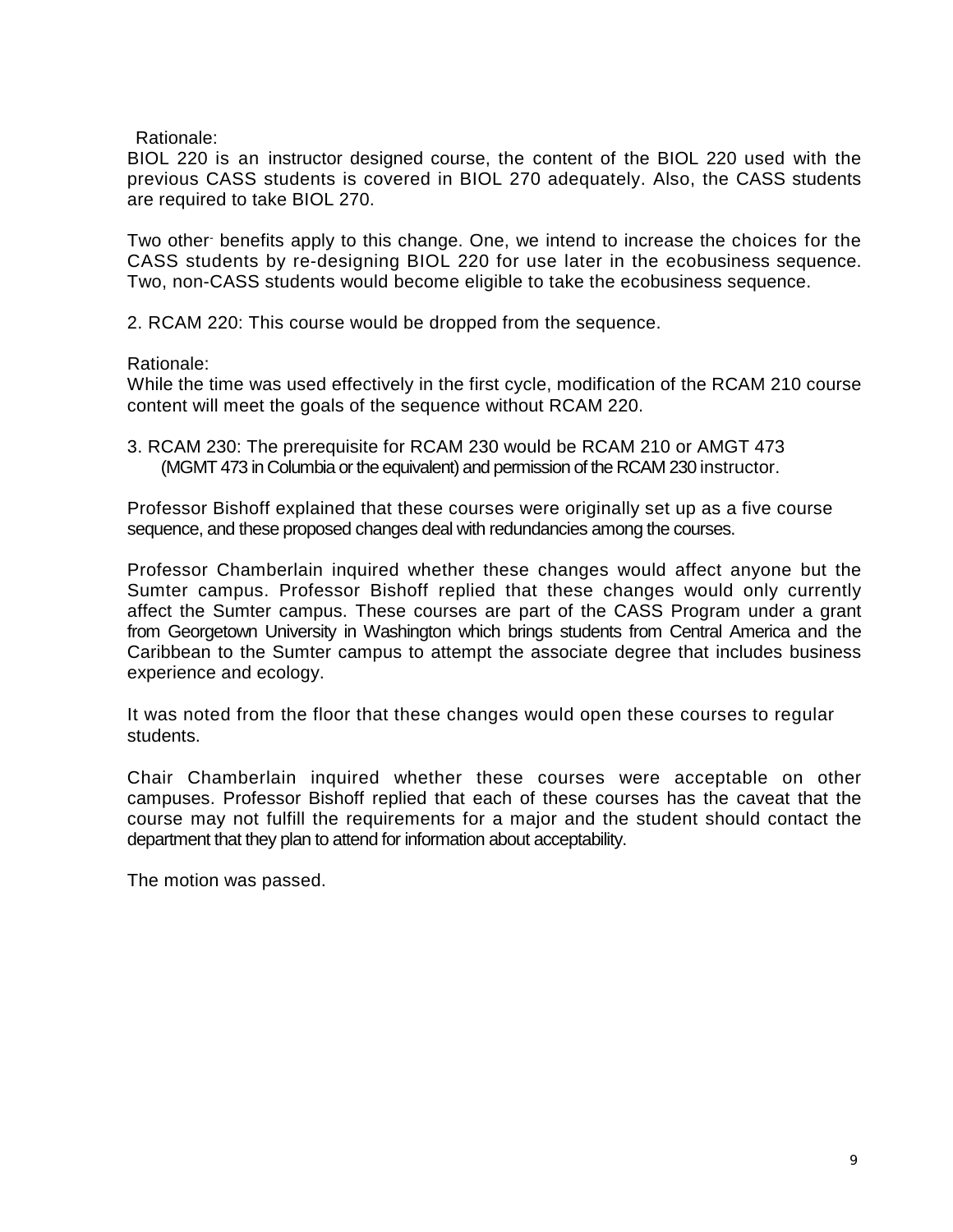The System Affairs Committee made a second motion:

To increase the Regional Campuses faculty participation and success in seeking grants through SPAR's research and productive scholarship programs, we move that:

- 1. The grant requirements and dates be posted on the Regional Campuses Faculty Senate Home Page to include a list of past SPAR committee members.
- 2. A workshop be given in Fall 1998 that brings together a SPAR representative, past committee members, past applicants and recipients with interested Regional Campuses faculty.

Professor Costello inquired about the possible funding for the workshop. Professor Bishoff replied that he had inquired about the expense from SPAR, and determined that the least expensive approach would be to have one of their staff make the presentation. Assistant Provost West assured the group that Vice-Provost Duffy's office would provide funding for a meal for the workshop.

Chair Chamberlain wanted to know the rationale about providing a list of the past SPAR committee members on the Home Page. Professor Bishoff replied that there would be problems if a list of the current committee members was published, but more assistance could be provided by past members.

The motion was passed.

# IX. ANNOUNCEMENTS

Chair Chamberlain expressed her appreciation to the Walterboro campus and to the following staff and students for their hospitality:

Students: Dan Adams, Latai Cain, Julie James, Shauna Goff, Chasity Stevens, Gene Owens, Shirley Yurcho, Darin Kingery, Malita Littles, Beth Clinton, Janelle Hollaway, Jalina Davender, and Joy Vonkaenel.

Staff: Terry Summers, Administrative Assistant; Francine Jenkins, and Margo Berryman.

#### ATTACHMENTS

ATTACHMENT 6 IS THE 1997-1998 SALARY STUDY WHICH IS PRODUCED EACH YEAR BY REQUEST OF THE WELFARE COMMITTEE.

Respectfully submitted

Mary Thomas Barton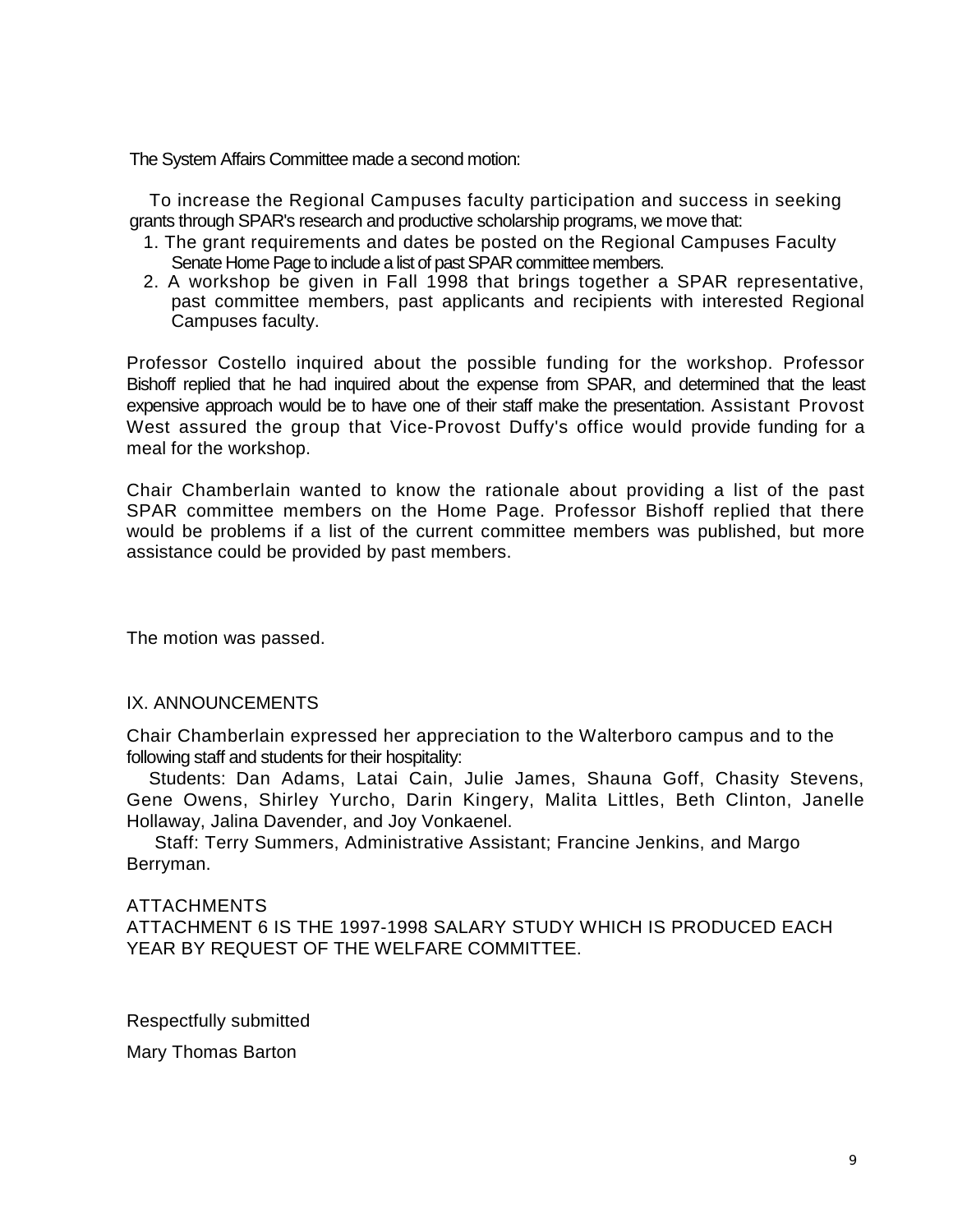# ATTACHMENT 1

# **REMARKS BY MS. REBECCA BREWER TO THE REGIONAL CAMPUSES FACULTY SENATE FEBRUARY 20, 1998**

Ms. Rebecca Brewer recognized USC Salkehatchie as a resource for both Walterboro and Allendale. In discussing the history of the Colleton Regional Hospital with the community, she described the need for all businesses, including educational businesses, to provide a service or product to the community that is both of value, and that is delivered in a fashion that is acceptable to the community. In addition to providing a product, a business must be a good corporate citizen and strive to improve the economic basis and the future of the community. In that context, Ms. Brewer described the support from USC Salkehatchie for the health fair put on by the hospital. Another example of this collaboration is the exercise physiologist from USC Salkehatchie who serves as a resource for the Senior Friends Organization which has been developed to address the special wellness needs of senior citizens. Ms. Brewer described the joint project between some students from USC Salkehatchie and the Chamber of Commerce to produce a self-directed audio-tape tour of the community.

Ms. Brewer recognized the contributions of USC Salkehatchie in providing the educational needs of Allendale and Walterboro, which is an extremely rural community. The Walterboro campus provides an opportunity for an education to a population of individuals who would not otherwise have the resources to attend college. She noted that, included in the student body were a number of adults who, because of family responsibilities, could not travel to obtain a college education. To illustrate this point, she described the two staff members ip her office who were continuing their education at the Walterboro campus. Ms. Brewer feels that the community needs to develop a better local pool of workers. The better jobs at the hospital, for example, require recruitment of individuals from distant locations because of the lack of trained individuals locally. USC Salkehatchie is an asset because it trains individuals who will both work in the community and support the community as residents.

Ms. Brewer then described the special project involving the continued development of the people that are available in the community. The hospital and other businesses have not only had to recruit workers from outside of the community, but they have had to spend a great deal of money in an attempt to train local individuals by sending them to Columbia, Duke, etc., to fulfill the needs of businesses for highly trained workers. Three businesses have developed their own learning centers to address their critical needs. Such endeavors were very costly. In discussing this problem with the community businesses which employ from 5 to 100 employees, the idea of a center for developing a workforce has been developed. Such a center would allow a costeffective approach. A number of sub-committees are examining the feasibility of such a center.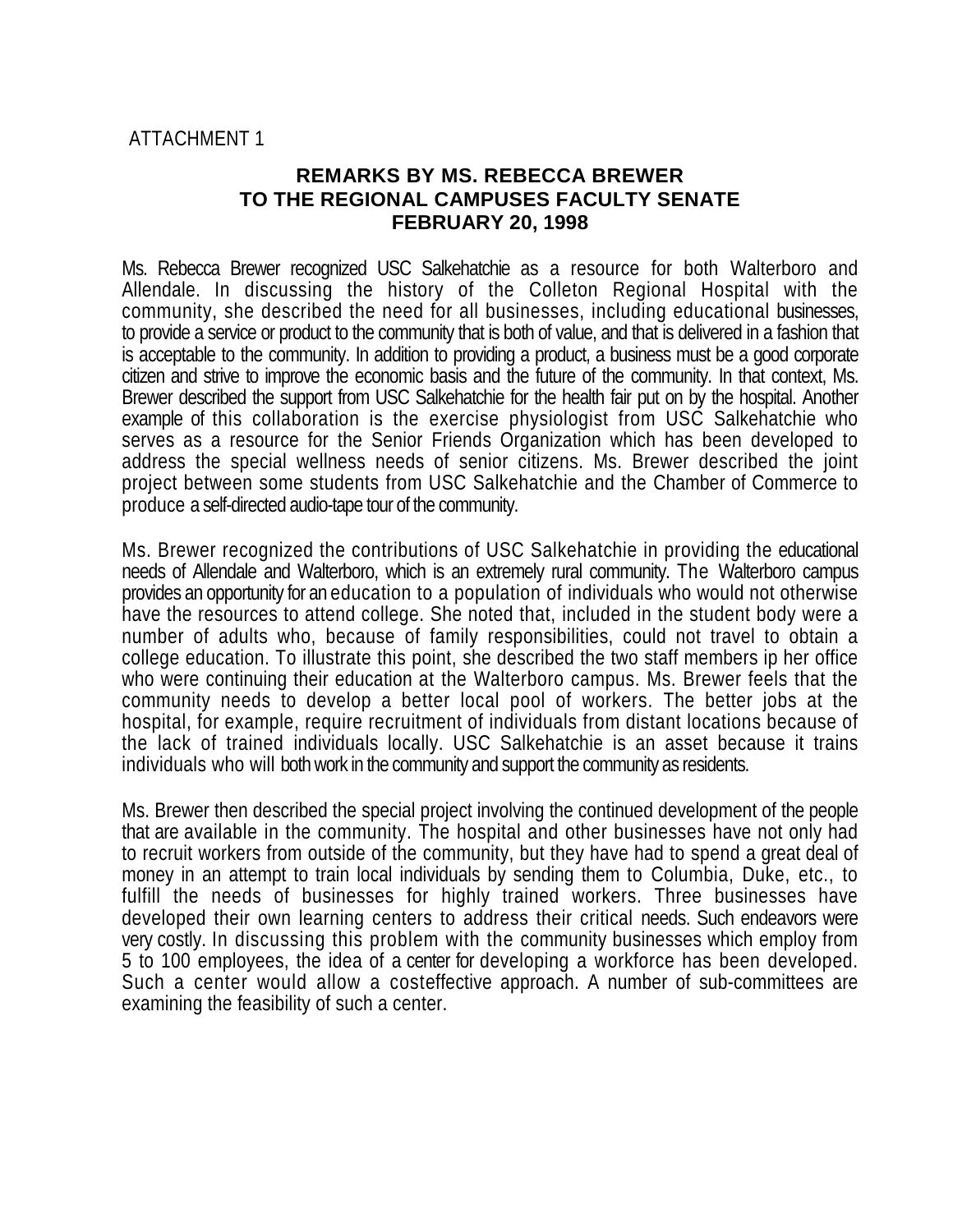She concluded by stating that it is important for every community to know the differences between where they are and where they can be. No outside individuals will come in and take care of the needs of the community. It is the responsibility of the community to create its own destiny utilizing the available resources. She expressed her appreciation for the contributions of the Walterboro campus of USC Salkehatchie and of all the Regional campuses to their respective communities.

Upon request, Ms. Brewer described the national recognition that has been given Colleton Regional Hospital. This hospital has been recognized by HCA as one of the top 100 hospitals that set the standard for performance in the hospital industry.

Ms. Carmichael mentioned that the previously described Business Center has USC Salkehatchie excited. Although the principle mission of the campus is to provide higher education to the community, it is also important to serve the other needs of the community. The business community is funding the establishment of this center, which indicates their interest in the project. Ms. Carmichael presented Ms. Brewer with a sweatshirt in appreciation of her presentation.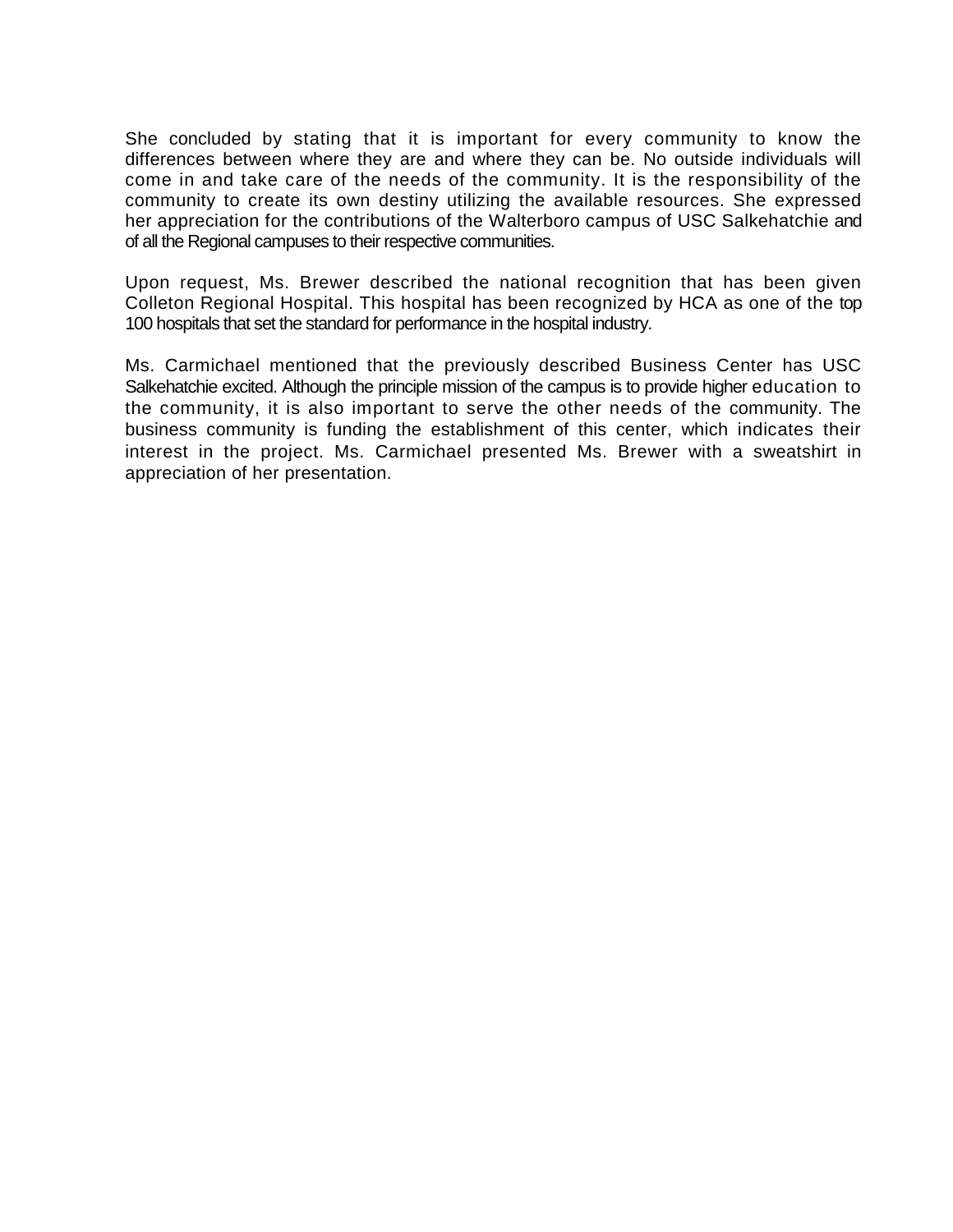#### ATTACHMENT 2 B

#### 02/18/98

#### Dear Colleagues,

We are off to an energetic start in 1998, with a variety of projects and initiatives keeping us busy as we head into the spring. Progress on our Arts and Sciences building project continues, despite a booming construction market in our area that resulted in a 1.6 million dollar cost overrun on estimated construction costs. In less than four weeks, we have succeeded in raising over half of the money; and thanks to the generosity of our community, we hope to complete this short term fund-raising project by the first week of March. We also celebrated the re-naming of our PE Center as the Gregory PE Center with a luncheon honoring Mr. Bubber Gregory who was instrumental to the success of that project. Mr. James Bradley from the USC Board of Trustees, Mr. Tommy Stepp, Provost Jerry Odom, and Dr. Carolyn West were our special guests at this exciting event. Many other initiatives are underway as well:

Medford Library:

- The architectural firm of Clark Nexsen has been selected for the library renovation and expansion project. Phase One ( determining the extent of renovation to the existing structure) is already underway
- The Friends of the Medford Library continue to be very active with lectures/book signings and other promotional activities. On March 13, Dr. Robert Remini (author of the new 3 volume biography of Andrew Jackson published by Johns Hopkins UP) and Dr. Walter Edgar will be on our campus as part of this continuing series.
- This month our library implemented the new DISCUS service, promoting it through printed guides and technical and informational demonstrations to faculty and students.

#### Academic Affairs

- We are pleased to have hired Dr. Cecil Givens to direct our TRIO program. TRIO funds are paying for the addition of 15 new Gateway computers and 5 new laser printers to be used in our Academic Success Center to support the TRIO program's Opportunity Scholars.
- We are currently in the process of installing the technology for TIPS
- The new Friday morning honors curriculum is meeting with success. Seventeen students are enrolled in English 102 Honors, meeting in a 3 hour seminar format. The entire class will be traveling to Florida next month as part of the course and will take part in a variety of lecture and outdoor activities. We have already planned this fall's honors curriculum as well-- a 6 hour, team-taught Friday seminar combining English 101 and Art Appreciation that includes experiential learning.

POST OFFICE Box 889 • LANCASTER, SOUTH CAROUNA 29721 • 803/285-7471 • FAX 803/289-7106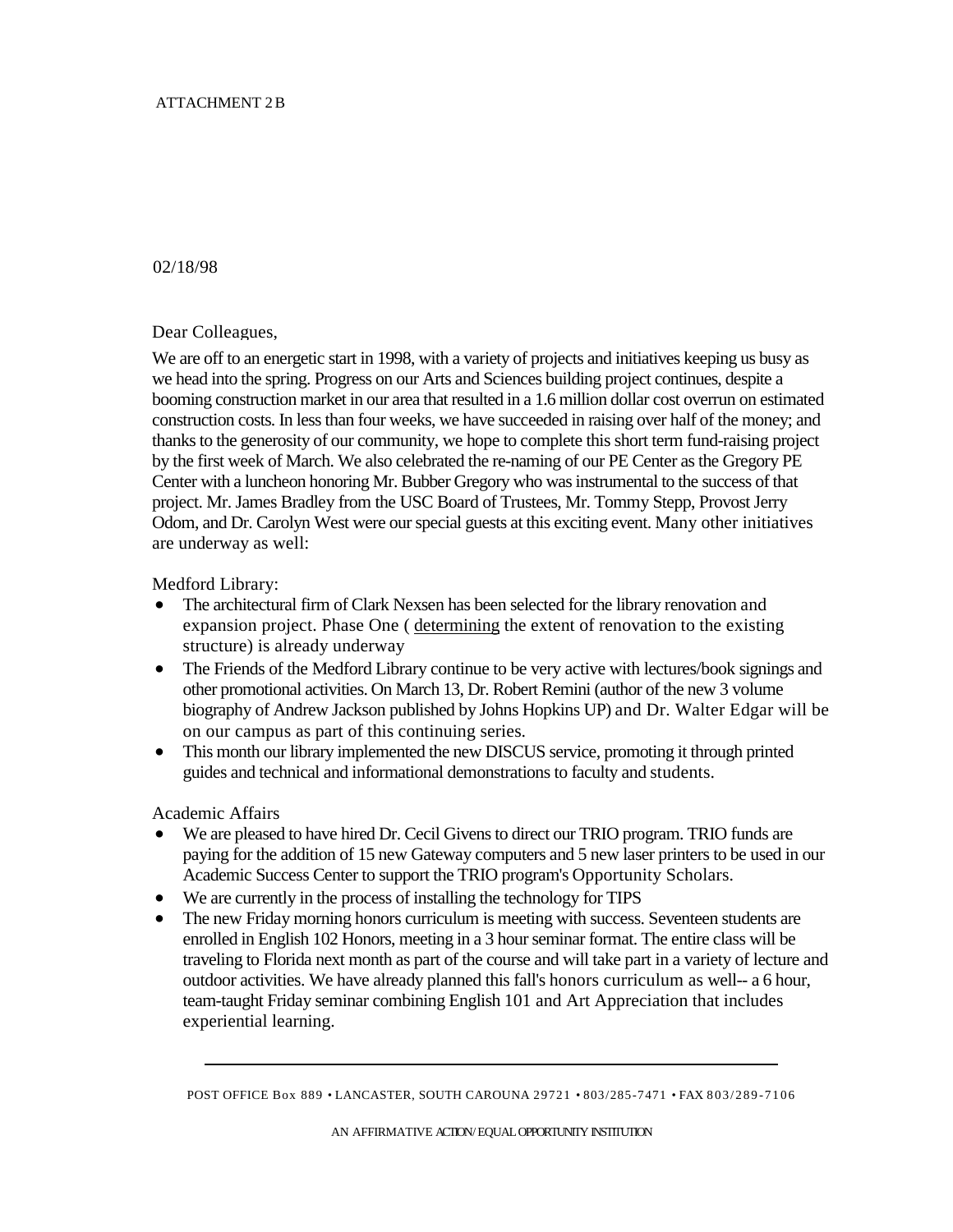• An Honors program consultant will be joining us later this spring for a full day of strategic planning. We'll be inviting all the directors of Honors Programs on the regional campuses to join us and will get further details to you as soon as they are available.

# Admissions

• Spring recruitment is underway. We have just held our first Winter Open House with another one planned for April. In addition, our inaugural "New Student Reception" is planned for Monday, March 2. This will be the first time we have offered this event on our campus, and we are very excited about it.

Staff Development

• Our third (in a series of four) staff development workshops was held in January. Once again, Laura Hamilton did an excellent job helping us think about different work styles and on-the-job communication issues.

Dean's List/President's Honor Roll Reception

• On Tuesday, April 7 from 5:30 to 6:30 p.m. we will host our second annual Dean's List/President's Honor Roll Reception for our students and their parents. Our new Associate Provost and Graduate Dean, Dr. Marcia Welsh, will be our special guest speaker.

It is always a pleasure to share our activities and ideas with you and, we appreciate your interest and support. Best wishes to each of you as we continue to work our way through the remainder of the Spring semester and on toward Commencement.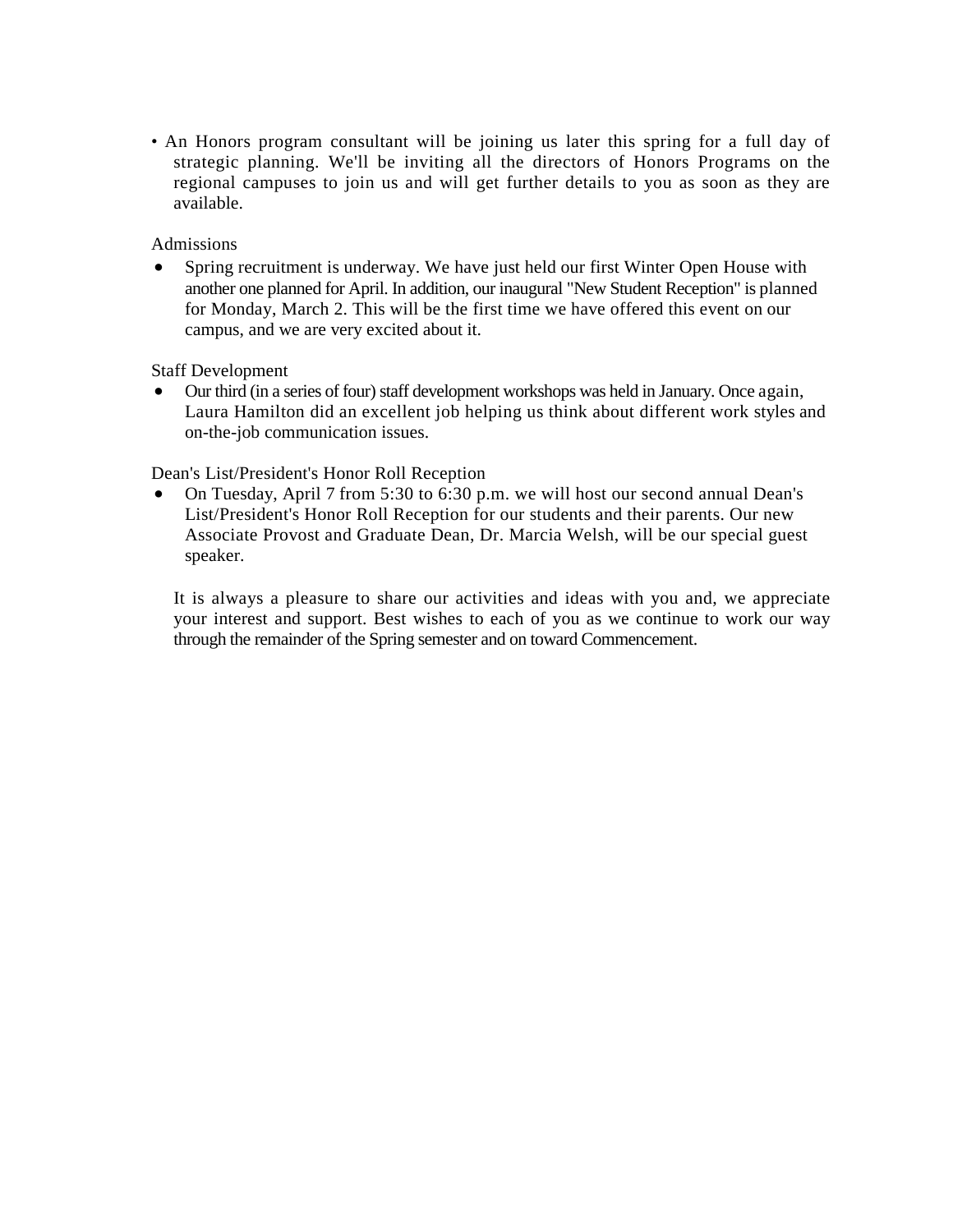OFFICE OF THE DEAN

DATE: February 19, 1998

TO: USC Regional  $\bigcap$  Campuses Faculty Senate

FROM: Carl A. Clayton

SUBJECT: Written Report USC Salkehatchie

The following are some of the

activities at USC

Salkehatchie:

1. The campus is sponsoring a Sunday's Series throughout the\_ year and on February 22 at the campus Civic Arts Center, the WadeHampton choir and jazz band will be performing. On March 22, Carolina Alive will perform. Other programs are scheduled for the remainder of the year.

2. The TRIO program at Salkehatchie is progressing. Mr. Andy Thomas has been appointed coordinator of the program.

Renovations are 95% complete on the GRS and Tech Prep buildings

4. Black History month is progressing with a number of activities. The next scheduled event is next Tuesday, February 24--African next scheduled event is next Storyteller in the Walterboro Gym at 6:30 p.m.

5. Feast Day is scheduled for Tuesday, April 21. Please join us for food, fun and fellowship.

6. Professor Larry West and Professor Tye Johnson are pleased to announce that Ms. Georgia Schiavone, a USC Salkehatchie Student in Professor West's ECON 379 class will be presenting her paper, "Domestic Partner Benefits," to the University of Georgia's Undergraduate Symposium in Sociology.

7. The third annual USC Salkehatchie Alumni Golf Tournament Wit= be held Saturday, February 28 (Shotgun start) 11:00 a.m. at the Al\_endale Golf Club.

.3. New course offerings have centered around Distance =c, selections in Nursing, Business, and Criminal Justice. Our SCETV classes have expanded to offer History, English, and in Fall'98, Math.

9. The Salkehatchie Regional Campus has been fortunate to be included in a statewide virtual consulting network through the

AN **AFFIRMATIVE ACTION** / **EQUAL OPPORTUNITY INSTITUTION**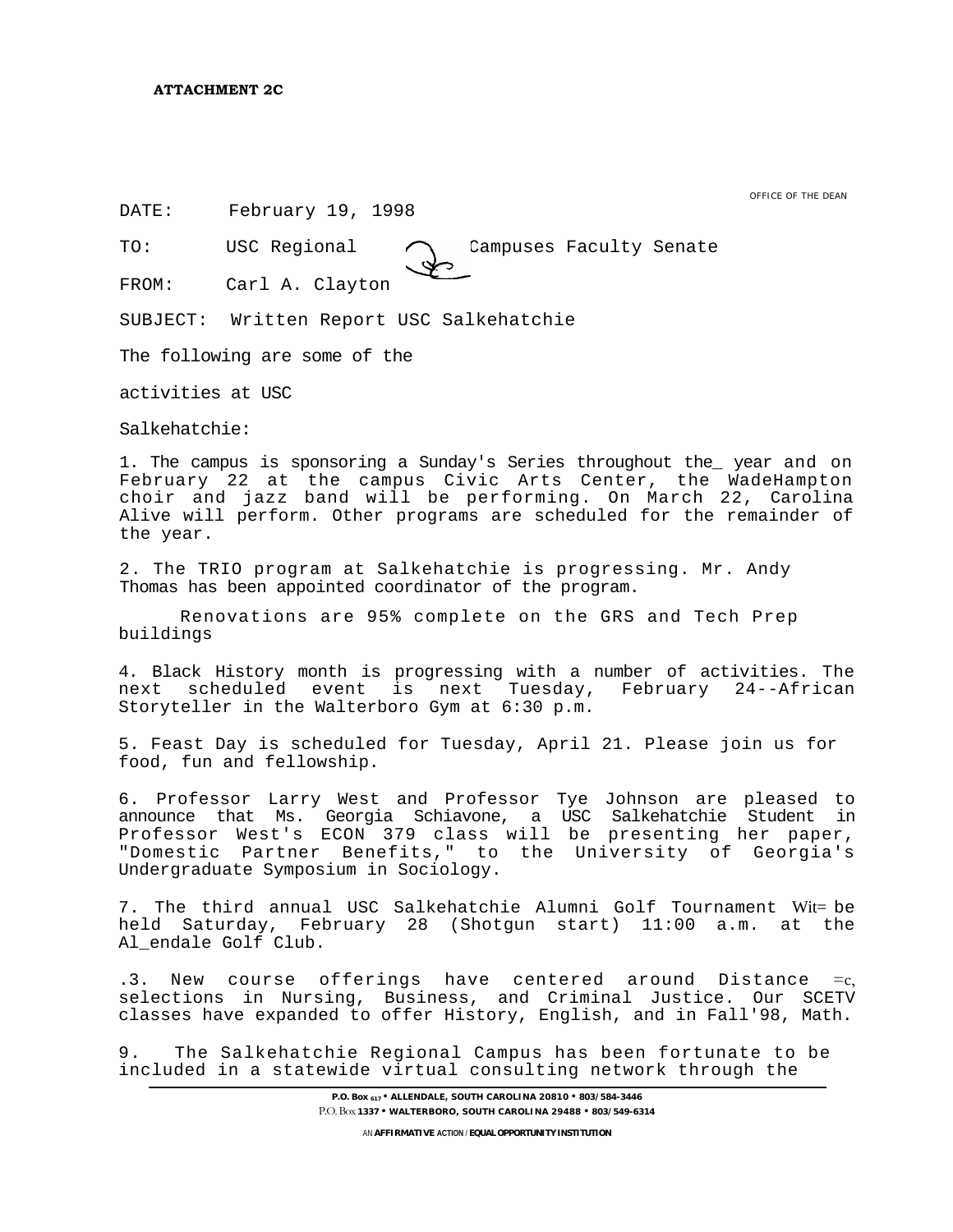South Carolina Research Institute. The center for Manufacturing and Technology (CMAT) is located at the USC Salkehatchie Learning Resources Center.

10. The Salkehatchie Leadership Center represents a dynamic public/private partnership designed to serve family, community, and regional development needs in Allendale, Bamberg, Barnwell, Colleton and Hampton counties. Soon campus personnel will be searching for a director of the program.

11. This year the Tri-County Heritage School to Workforce Readiness Partnership (a Tech Prep Consortium for Allendale, Bamberg and Barnwell Counties) has relocated to the Salkehatchie campus.

12. The libraries at Walterboro and Allendale continue to grow in collection size, quality, and services offered to patrons. The Allendale LRC has excellent electronic access to the Internet and other databases for research use. The Walterboro LRC will be offering the same excellent services this spring. Beginning in 1998 we will be offering electronic interlibrary loan, digital interlibrary document delivery/transmission, and online full-text viewing of hundreds of journals and thousands of bibliographic citations at both sites.

13. Dr. Ann Carmichael, Director of Development has announced that USC Salkehatchie has received donations in the amount of \$795,000.

14. Dedication of the USC Salkehatchie Walterboro Peden McLeod Library Building is scheduled for April 7. While on campus today please visit the facility.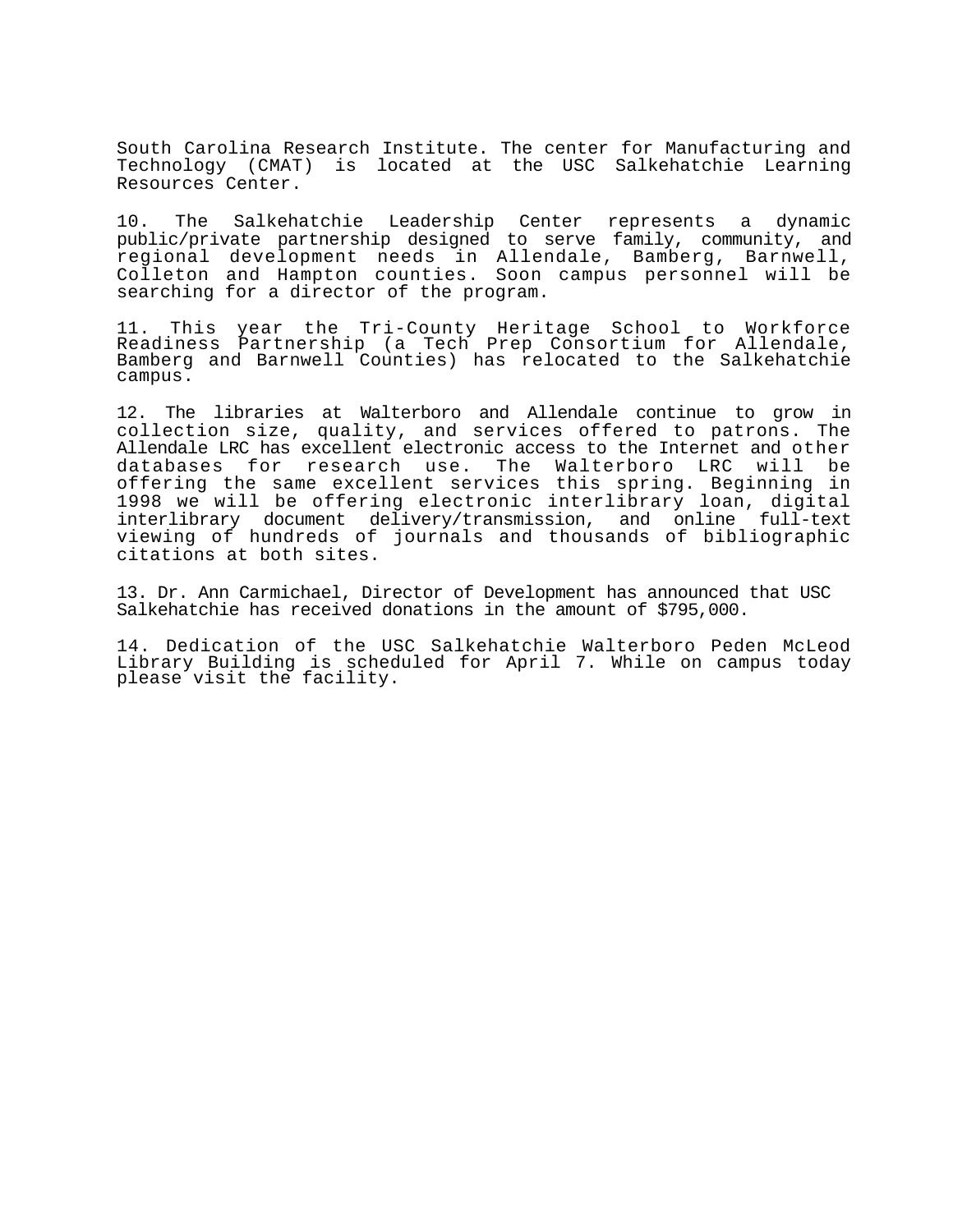Rd2 fsy,,,,, is ay te fl+~i ~lrs. ~~FS a dop f? of/os~s, g ad. /s /0S Tt+sa/'G i A'edC ]  $\cdot$  i4.4c- A7?.dto~. 15  $P4a$   $e^{-}$ 

 $'v''R$  cm's..\*. also ~`sucrscd ~o~ocea~ai't assotia~, that. RC rp'p  $\sim_{\gamma_1}$ ,  $\gamma_2$ ,  $\sim$  6.E. •S 4 s C' VD csi rw t4 2 $\sim$  =  $\sim$ S

$$
\mathbb{Z}_{7} \Big/ \qquad ' \qquad \qquad
$$

 $\sqrt{1-\delta}$   $\sim$   $S$  wi/y  $\gamma$ er  $\sim$ , d/ lflroctc  $\sim$ ures o,  $V$ At-ACTS Corrur $\sim$ flaG S  $s+ \sim rzt \sim f04$  • $\sim -c. \sim e/wf \sim st. \sim rois 7$  $\sim$ 4M o4/¢.as 6f rej-e-en--t.-ves ey. -fsc.  $1Z$ 

$$
\mathord{\sim} \bullet
$$

/2  $\pi$   $104w$ - $\sim$  $\pi$ <sup>o</sup>  $\sim$   $\sim$   $\pi$   $\sim$   $\sim$   $\pi$   $\sim$   $\pi$   $\sim$   $\pi$   $\sim$   $\pi$   $\sim$   $\pi$  $\sim$   $\pi$   $\sim$   $\pi$   $\sim$   $\pi$  $\sim$   $\pi$  $\sim$   $\pi$  $\sim$   $\pi$  $\sim$   $\pi$  $\sim$   $\pi$  $\sim$   $\pi$  $\sim$   $\pi$  $\sim$   $\pi$  $\sim$   $\pi$  $\sim$   $\pi$  $\sim$   $7\%C$  / ~ $'Y'$  . mo

 $\overline{\phantom{a}}$ 

 $\boldsymbol{\theta}$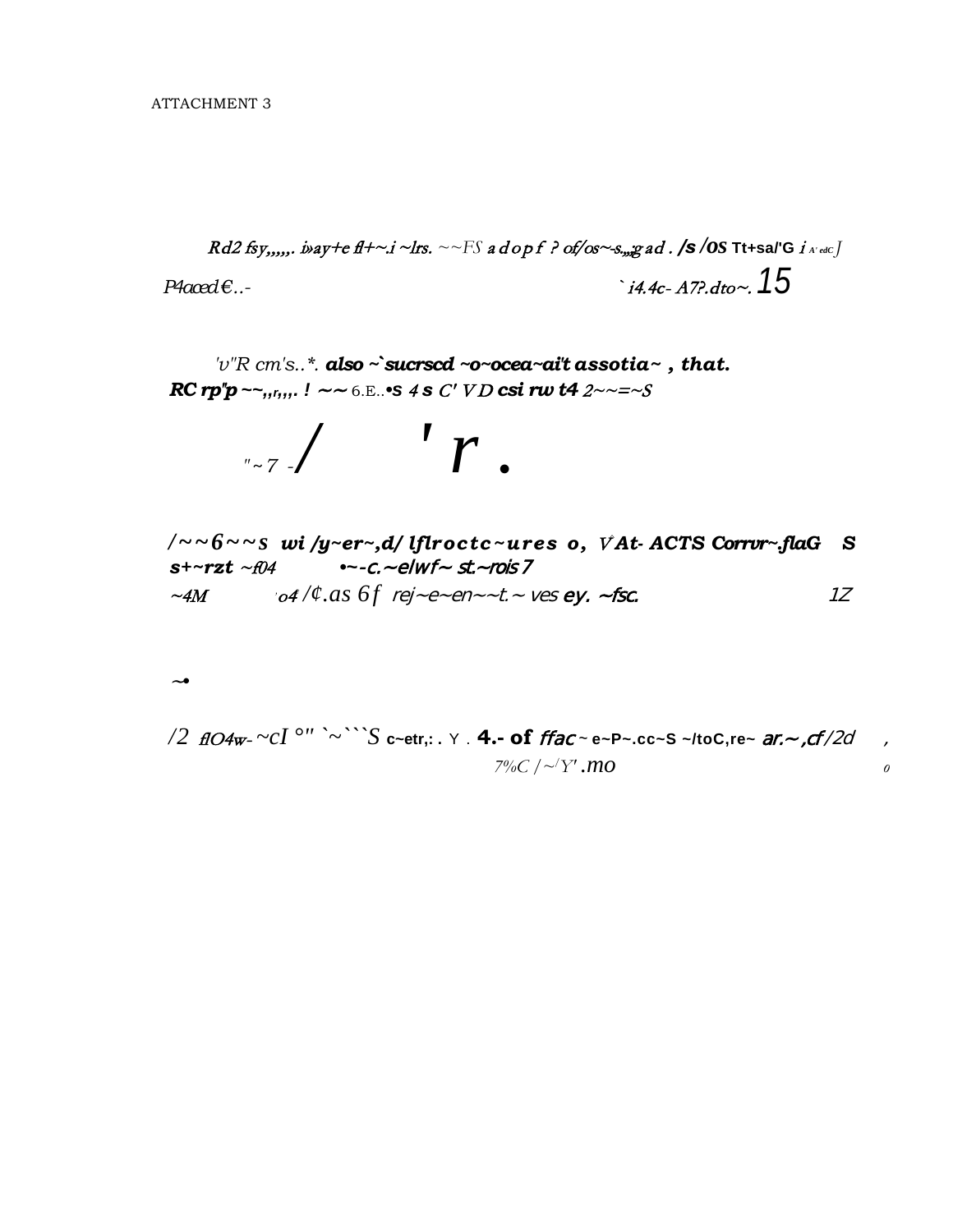# ATTACHMENT 3A

R & R MOTION February 20, 1998

# Post Tenure Review

- 1. Each campus will conduct an annual administrative evaluation of its faculty. The faculty member will be provided a written report of this performance evaluation. The basis for these evaluations is the criteria for tenure and promotion established by the faculty, approved by the administration and Board of Trustees, and published in the RCFM.
- 2. Each campus will conduct an annual peer review for its untenured faculty. The criteria for tenure and promotion will be used as a basis for this review. Tenured faculty members will undergo peer evaluation on the local campus every third year. Written results of peer evaluations will be provided to the faculty member.
- 3. Once every six years, tenured faculty members (of any academic rank) shall undergo a process of review which includes peers outside of the faculty member's department or division. (Though post tenure review is based on criteria established for tenure and promotion, the process of evaluation need only establish satisfactory or unsatisfactory levels of performance and NOT "a distinguished record of service..." as required for promotion to higher academic ranks.)
- 4. When a tenured faculty member receives an overall rating of unsatisfactory, the file will be referred to a local campus committee which will work with the faculty member to develop a plan and time table for correcting deficiencies.
- 5. The procedure which governs "termination for cause" of any tenured faculty appointment is clearly articulated in the RCFM (C-8, 9) and no process or outcome associated with post tenure review shall supersede the guidelines established by these provisions.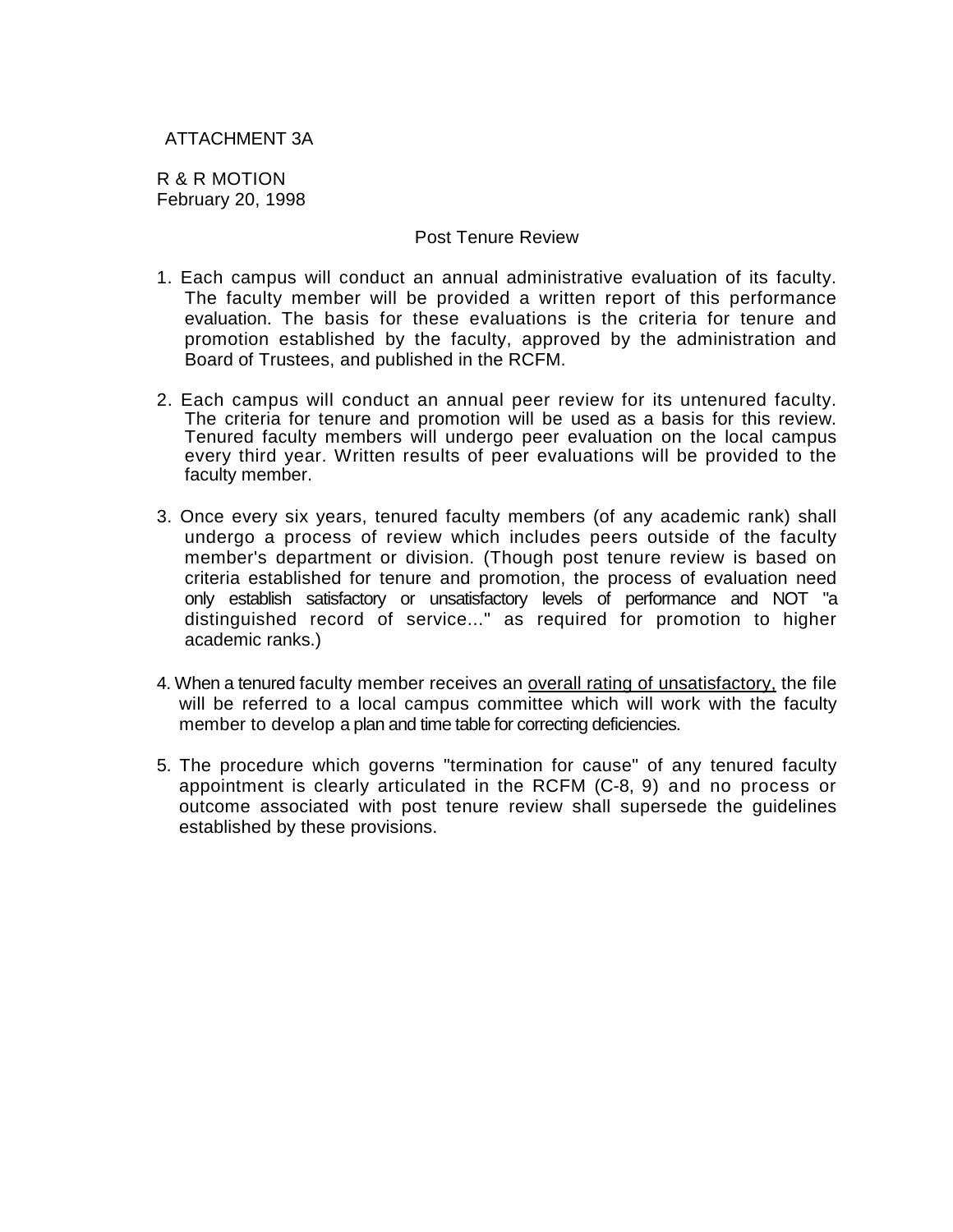FROM: Robert B. Castleberry TO: Regional Campuses Faculty Senate cc. Goddess of the Podium

I am sorry I am not able to give this report in person. Actually, that was a lie. I am really glad that I am here at this conference instead of reading this to you now, I was just trying to be polite. The Courses & Curriculum Committee met in December, January, and early in February:

# I. **Courses & Curriculum meeting, 12-04-97**

There was not much going on this meeting. As always, you should check the minutes of the last Columbia Senate meeting.

1. The meeting started with a discussion of the May session (see Mike, I remembered the correct terminology). The committee came up with a tentative approach to considering future May session courses.

2. the curriculum change for STAT was approved; there were some rephrasing and the addition of a one hour course.

- 3. Some May session courses were approved.
- 4. the curriculum change for JOUR was approved; they are moving from a cognate to a minor.
- 5. We agreed to have the next meeting in February.

#### II. **Courses & Curriculum meeting, 01-98**

For some reason, a meeting was called for January, and I was not informed about it. However, not many members showed up, and little was determined. There were only two finally approved actions from this meeting; one was the creation of an experimental (X) MATH course, and the other was a credit hour change for a GERM course.

#### III. **Courses & Curriculum meeting, 02-06-98**

1. the curriculum change for HRTA was approved (contingent on some letters of support from BADM). The curricular change "for the most part are made in response to changes in the College of Business curriculum.

2. the changes in curriculum for GEOL and BIOL were approved contingent on the approval of the changes to the MSCI program. The changes are to current prerequisites only ... replace any mention of MSCI 101 with MSCI 111 and any mention of MSCI 301 with MSCI 312.

3. the curriculum change to MSCI was approved in principle, but the Committee is waiting for feedback from me (there is some confusion about the regional campuses). Basically, MSCI wants to change the current curriculum so that MSCI 101 and 101L are merged and called MSCI 112; MSCI 102 and 102L are to be merged and called MSCI 111. Notice that the content of the old MSCI 101 is now in the second semester instead of the first semester course. In addition, MSCI 301 and 301 L are merged into MSCI 312 and MSCI 302 and 302L are merged into MSCI 311. Again, they are folding in the lab into the lecture and flipflopping the semesters. The confusion occurs because they then submitted a letter indicated that they now didn't want to drop the MSCI 101-102 lecture/lab sequence for the regional campuses. I have talked to faculty on the Sumter and Beaufort campuses about this. 4. among afew other items, a new "capstone" course called UNIV 401 got a great deal of discussion. The committee seems to be resisting the course. Dialogue will continue in the next meeting.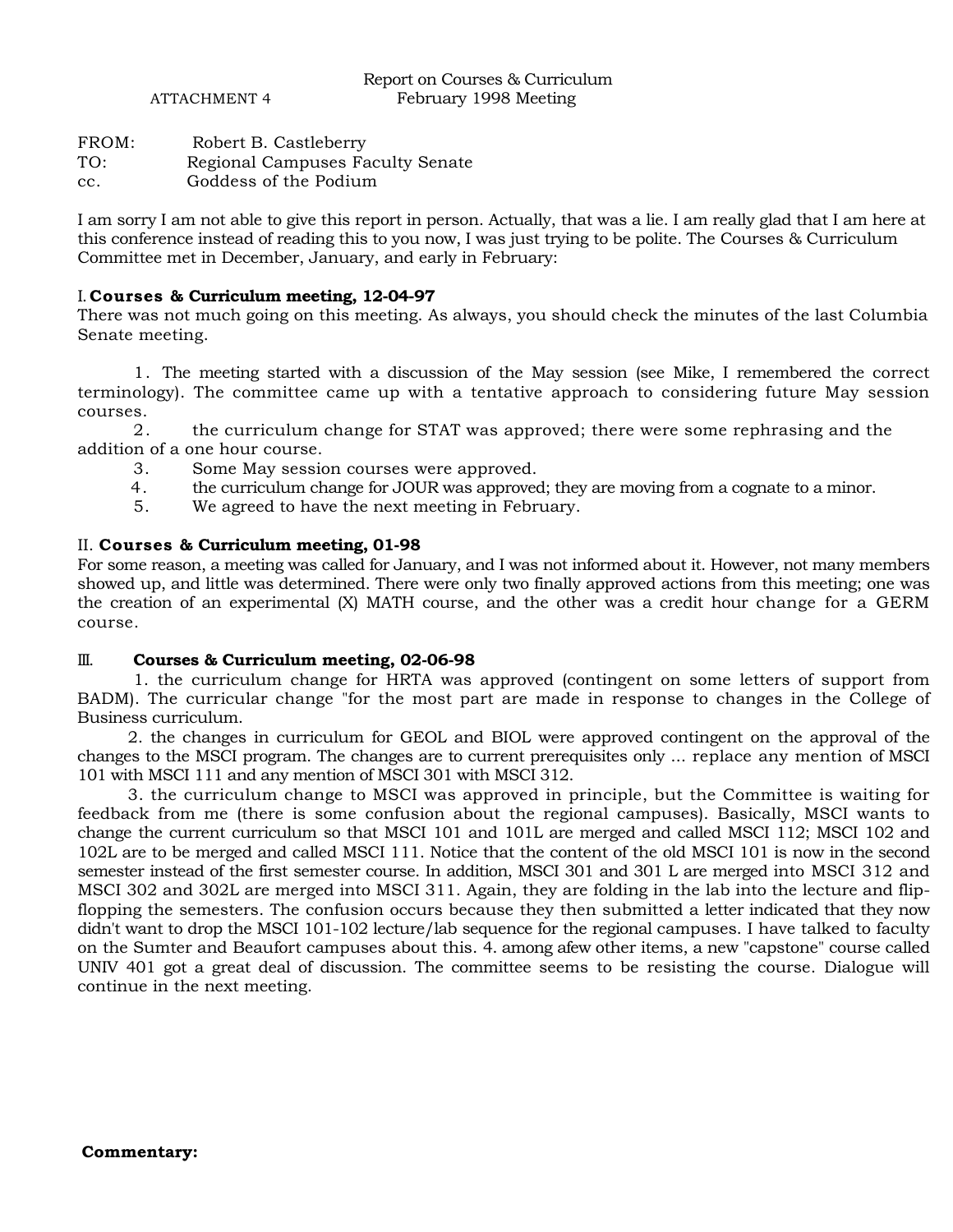The Marine Science change is proving to be interesting. Unfortunately, our faculty who teach the course were not brought into the discussion until after the fact. Basically, Columbia wants 4 hour courses; USC Beaufort-faculty have suggested the need to keep things as they currently are: a 3 hour lecture separate 1 hour lab. MSCI in Columbia is amenable to this, but do we really want to emphasize difference from USC Columbia? I am not sure there is an easy answer to this question. Below please find a copy of a recent memo I sent to the parties involved (based on a number of phone conversations): I believe that MSCI in USC Columbia has agreed to the following:

MSCI 111 and 112 will be presented to the Columbia Senate as new courses. The MSCI 112 course will not have MSCI 111 as a prerequisite.

MSCI 101, 101L, 102, 102L will remain on the database, but will be suppressed from the Columbia catalog. In the future, USC Columbia may need to schedule MSCI 101 L and/or MSCI 102L on an as needed basis for a while.

USC Beaufort will likely continue to schedule MSCI 101 and 101 L and MSCI 102 and 102L. It is understood that MSCI 102 and 102L from Beaufort will be equivalent to the new MSCI 111; MSCI 101 and 101 L will be equivalent to the new MSCI 112.

USC Beaufort feels that it is appropriate to continue to use the MSCI 101-102 sequence for a while to maximize enrollments in the different courses. Other than this one aspect, the content of the courses at Beaufort will match up with the content of the courses at USC Columbia.

# **Recommendations:**

I would suggest that the Regional Campuses Faculty Senate consider making official recommendati:3 through Administrative channels that periodic meetings between the Columbia and Regional Campus faculty be routinely held.

I suggest we consider the implications of and process for not changing our course offerings when Columbia changes its own curriculum.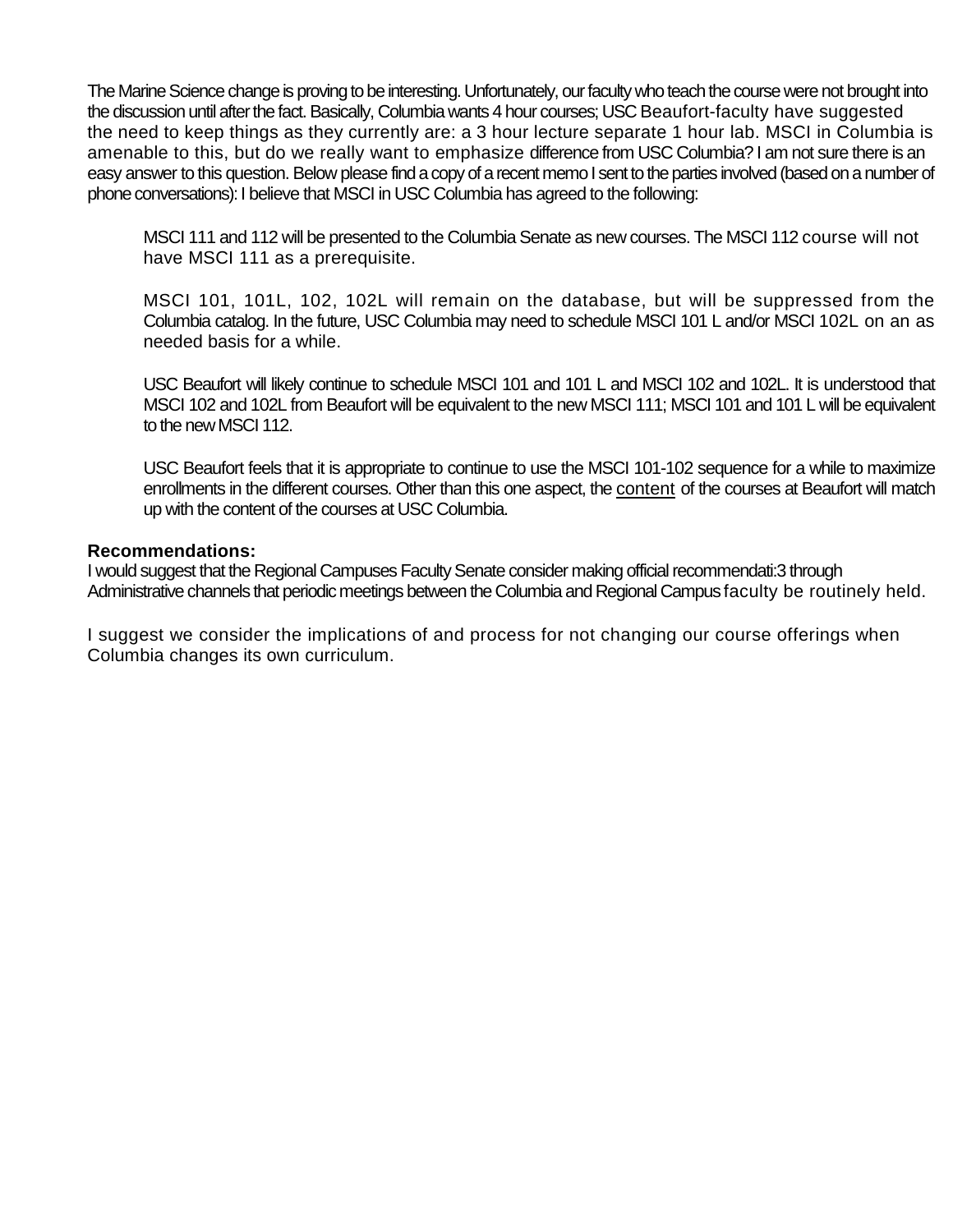ATTACHMENT 5

#### **MEMORANDUM**

From: Bruce Nims, USC-Lancaster

To: Regional Campuses Faculty Senate

Subject: Report of the USC Columbia Welfare Committee

Date: February 20, 1998

The Faculty Welfare Committee met on November 20, 1997, December 11, 1997, and January 28, 1998, at the Faculty House. Chairman Robert Wilcox presided at the November and December meetings, but had to miss the January meeting.

At the November 20 meeting, the Committee discussed proposed changes in the composition of the USC Columbia Grievance Committee as well as the University Committee on Tenure and Promotion. After some discussion the Committee declined to support a proposal that only full professors should serve on the Grievance Committee. The Welfare Committee agreed that all members should be tenured, but not necessarily full professors. A proposal that no administrator or anyone with a pending administrative appointment should serve on the UCTP was backed with little debate.

The November 20 meeting also took up the issues of parking and health insurance. According to Chairman Wilcox, peripheral parking will be the longterm solution to the University's parking problems. Any on-campus parking will ultimately become quite expensive. A faculty survey of parking needs is certainly called for given this prospect. The Committee also supported looking into expanding present Blue Cross/Shield coverage to include physical examinations and other preventative care.

Finally, Chairman Wilcox reported that since the University Computing Committee had not responded to the Welfare Committee's recommendations concerning computing policy, we would pass our recommendations on to the full Senate. Chairman Wilcox did so at the December 3 meeting and the recommendations passed with one minor amendment. Please refer to the Columbia Senate minutes for more details.

The December 11 meeting consisted of a long, open-ended discussion of post-tenure review, but there was no resolution.

In Chairman Wilcox's absence on January 28, the Committee took up two matters: the eligibility of non-tenured faculty for teaching awards and salary compression. The eligibility of nontenure track faculty for teaching awards is a special concern for several departments, but the Committee consensus was that a special award would have to be created. No general consensus on the intractable issue of salary compression emerged, but the members shared a wealth of anecdotal information.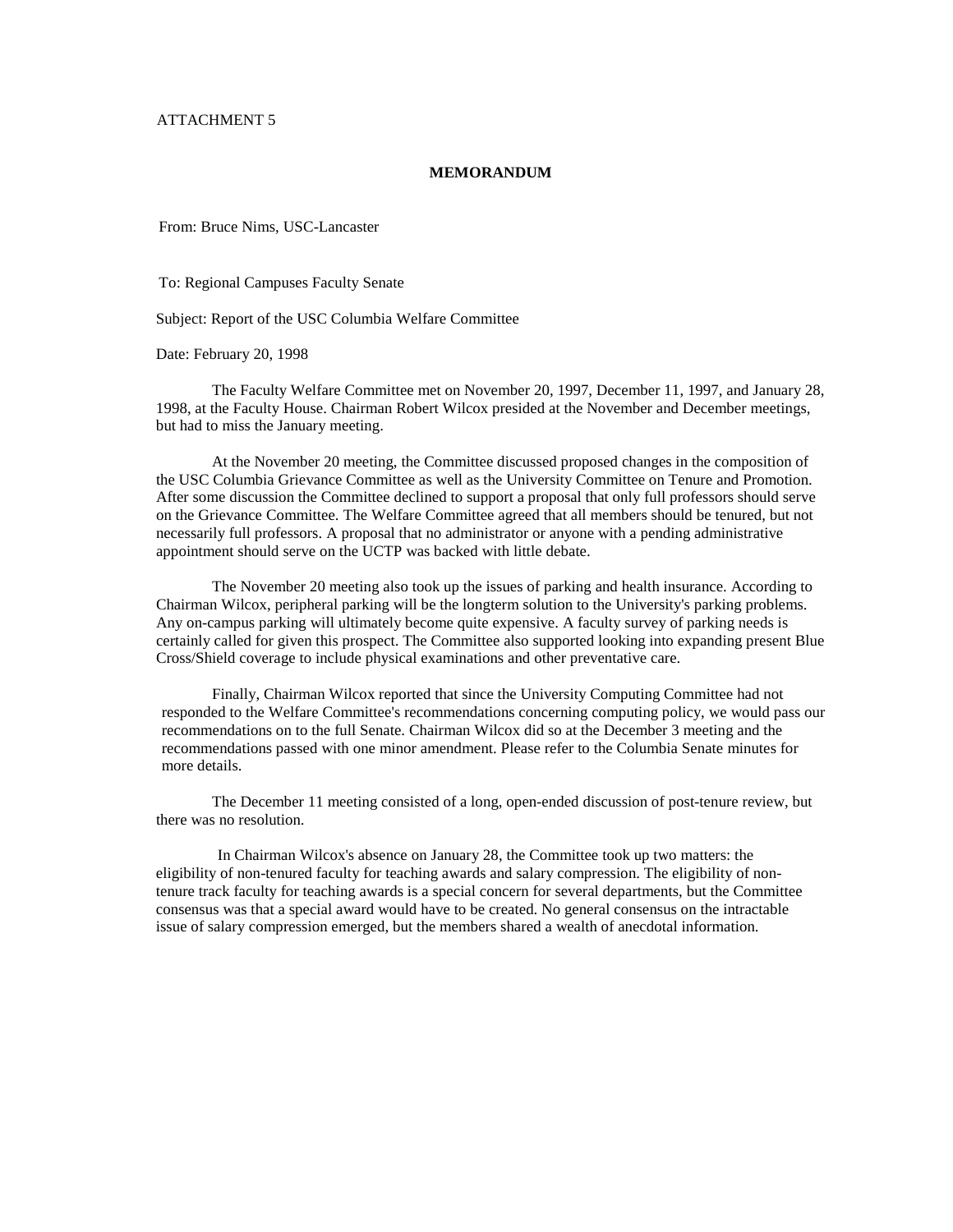# FREQUENCY DISTRIBUTION BY RANK AND FOI SALARY RANGE FY<br>AS OF 02/15/98 BEGIONAL CAMPUSES SALARY SURVEY<br>AS OF 02/15/98 BASED ON 9MNTH EQUIVALENT BASE SALARY

10:07 WEDNESDAY. FEBRUARY 18. 199E

16

| $---$ RANK<br>$\begin{array}{cccccccccccccc} \multicolumn{2}{c}{} & \multicolumn{2}{c}{} & \multicolumn{2}{c}{} & \multicolumn{2}{c}{} & \multicolumn{2}{c}{} & \multicolumn{2}{c}{} & \multicolumn{2}{c}{} & \multicolumn{2}{c}{} & \multicolumn{2}{c}{} & \multicolumn{2}{c}{} & \multicolumn{2}{c}{} & \multicolumn{2}{c}{} & \multicolumn{2}{c}{} & \multicolumn{2}{c}{} & \multicolumn{2}{c}{} & \multicolumn{2}{c}{} & \multicolumn{2}{c}{} & \multicolumn{2}{c}{} & \multicolumn{2}{c}{} & \$<br>$ -$ |                 |  |
|--------------------------------------------------------------------------------------------------------------------------------------------------------------------------------------------------------------------------------------------------------------------------------------------------------------------------------------------------------------------------------------------------------------------------------------------------------------------------------------------------------------|-----------------|--|
|                                                                                                                                                                                                                                                                                                                                                                                                                                                                                                              | <b>TOTAL</b>    |  |
| -------------------                                                                                                                                                                                                                                                                                                                                                                                                                                                                                          |                 |  |
| <b>I RANGE</b>                                                                                                                                                                                                                                                                                                                                                                                                                                                                                               |                 |  |
| ------------                                                                                                                                                                                                                                                                                                                                                                                                                                                                                                 |                 |  |
| \$229000<br>4<br>$\widetilde{\phantom{m}}$                                                                                                                                                                                                                                                                                                                                                                                                                                                                   |                 |  |
| \$22,001 TO                                                                                                                                                                                                                                                                                                                                                                                                                                                                                                  |                 |  |
| + -----------                                                                                                                                                                                                                                                                                                                                                                                                                                                                                                | ------          |  |
| $$30,00$ TO<br>8<br>21<br>$6\phantom{1}$                                                                                                                                                                                                                                                                                                                                                                                                                                                                     |                 |  |
| $T_0$ -<br>$\overline{\phantom{0}}$                                                                                                                                                                                                                                                                                                                                                                                                                                                                          |                 |  |
| $\frac{1}{2}$<br>\$34,000<br>21<br>141<br>201<br>41                                                                                                                                                                                                                                                                                                                                                                                                                                                          |                 |  |
| $\pm$ $\pm$ $\pm$<br>$\pm$ $\pm$                                                                                                                                                                                                                                                                                                                                                                                                                                                                             |                 |  |
| \$34.001 TO                                                                                                                                                                                                                                                                                                                                                                                                                                                                                                  |                 |  |
| <b>A38 000</b><br>л.                                                                                                                                                                                                                                                                                                                                                                                                                                                                                         |                 |  |
|                                                                                                                                                                                                                                                                                                                                                                                                                                                                                                              |                 |  |
| $0.10 - 0.00$                                                                                                                                                                                                                                                                                                                                                                                                                                                                                                |                 |  |
| $  -$                                                                                                                                                                                                                                                                                                                                                                                                                                                                                                        |                 |  |
| 41<br>11<br>$$46,000$ <sup>TO</sup><br>141<br>61<br>$=$                                                                                                                                                                                                                                                                                                                                                                                                                                                      | 25              |  |
| --- + ---------<br>-----                                                                                                                                                                                                                                                                                                                                                                                                                                                                                     |                 |  |
| $\frac{646}{549}$ , $\frac{001}{999}$                                                                                                                                                                                                                                                                                                                                                                                                                                                                        | $\overline{21}$ |  |
| $\frac{1}{2}$                                                                                                                                                                                                                                                                                                                                                                                                                                                                                                |                 |  |
| <b>CENGANA AD</b>                                                                                                                                                                                                                                                                                                                                                                                                                                                                                            |                 |  |
| <b>MORE</b><br>17<br>$\overline{A}$                                                                                                                                                                                                                                                                                                                                                                                                                                                                          | 10              |  |
|                                                                                                                                                                                                                                                                                                                                                                                                                                                                                                              |                 |  |
|                                                                                                                                                                                                                                                                                                                                                                                                                                                                                                              |                 |  |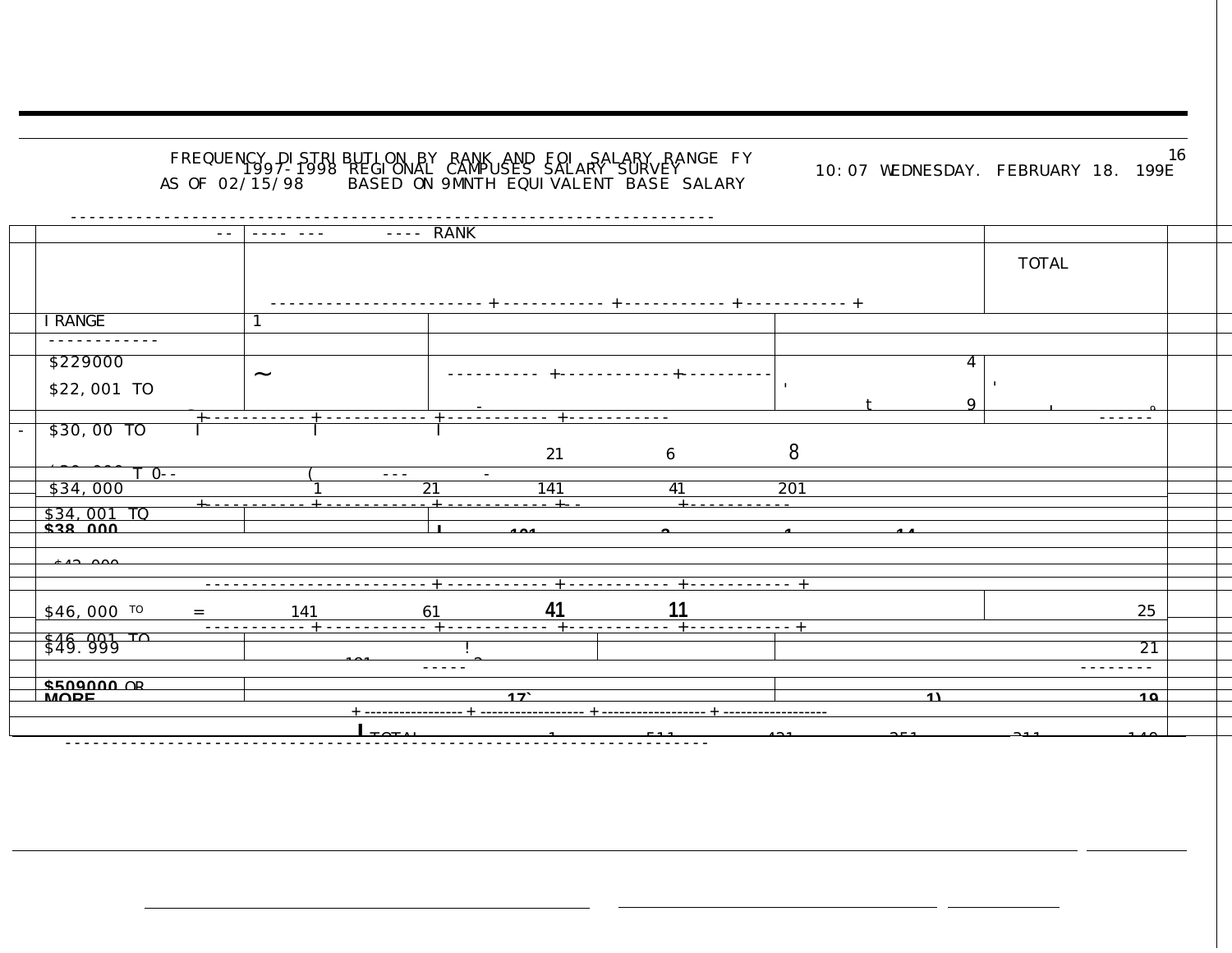# FREQUENCY DISTRIBUTION BY YEARS AND FOI SALARY RANGE<br>AS OF 02715798 REGIONAL CAMPUSES SALARY SURVENT<br>SALARY<br>SALARY

10:07 WEDNESDAY\* FEBRUA

| $\frac{1}{2} \left( \frac{1}{2} \right) \left( \frac{1}{2} \right) \left( \frac{1}{2} \right) \left( \frac{1}{2} \right) \left( \frac{1}{2} \right)$ |                                                  |                |                      | $\mathbf R$                                                                                                                                                                           |                      |                      |                      |
|------------------------------------------------------------------------------------------------------------------------------------------------------|--------------------------------------------------|----------------|----------------------|---------------------------------------------------------------------------------------------------------------------------------------------------------------------------------------|----------------------|----------------------|----------------------|
|                                                                                                                                                      | 5 T0 10 110 T0 15 115 T0 20 1 20 T0 25<br>0 TO 5 | 25 PLUS        | <b>TOTAL</b>         |                                                                                                                                                                                       |                      |                      |                      |
|                                                                                                                                                      | N                                                |                |                      |                                                                                                                                                                                       |                      |                      | $\mathbf N$          |
| RANGE                                                                                                                                                |                                                  |                |                      |                                                                                                                                                                                       |                      |                      |                      |
| $$2.8$ $001$ TO<br>S2: F-: - 0-60<br>------------                                                                                                    | $\overline{3}$                                   |                |                      |                                                                                                                                                                                       |                      |                      |                      |
| $t22$ $001$ -------------                                                                                                                            |                                                  |                |                      |                                                                                                                                                                                       | 21                   |                      | 9                    |
| $1826 \cdot 000$<br>$$269001$ TO<br>$0.20 \pm 0.00$                                                                                                  | $7 =$                                            | 11             |                      | $\sim$ -                                                                                                                                                                              |                      |                      | 8                    |
| <b>COZOOOO TO</b><br>$\sim$ 1                                                                                                                        | $1^{\prime}$                                     | $\alpha$ 1     | 21                   |                                                                                                                                                                                       | 11                   |                      | 20                   |
| \$389000                                                                                                                                             | 3                                                | $\overline{3}$ | $\overline{4}$ 1     |                                                                                                                                                                                       | 3                    |                      | 15                   |
| \$389001 TO<br>$842 - 000 - -$                                                                                                                       | 21                                               |                |                      | 7 <sub>l</sub>                                                                                                                                                                        | $\overline{5}$       |                      | $3\ 0$               |
| \$42,001 TO<br>\$469000                                                                                                                              | 21                                               | 31             | 9                    | 21                                                                                                                                                                                    | 7                    | 21                   | 25                   |
| $1846 - 703 - 70$<br>\$49:999<br>$+$                                                                                                                 | $\overline{1}$                                   |                |                      | $\frac{1}{2} \left( \frac{1}{2} \right) \left( \frac{1}{2} \right) \left( \frac{1}{2} \right) \left( \frac{1}{2} \right) \left( \frac{1}{2} \right) \left( \frac{1}{2} \right)$<br>51 | 71                   |                      | 21                   |
| t \$ 501000                                                                                                                                          |                                                  |                |                      |                                                                                                                                                                                       |                      |                      | $-18$                |
| <b>ITOTAL</b>                                                                                                                                        | $\sim$ 4.4                                       | $\sim$ 4.4     | $\sim$ $\sim$ $\sim$ | $\sim$ $\sim$ $\sim$                                                                                                                                                                  | $\sim$ $\sim$ $\sim$ | $\sim$ $\sim$ $\sim$ | $\sim$ $\sim$ $\sim$ |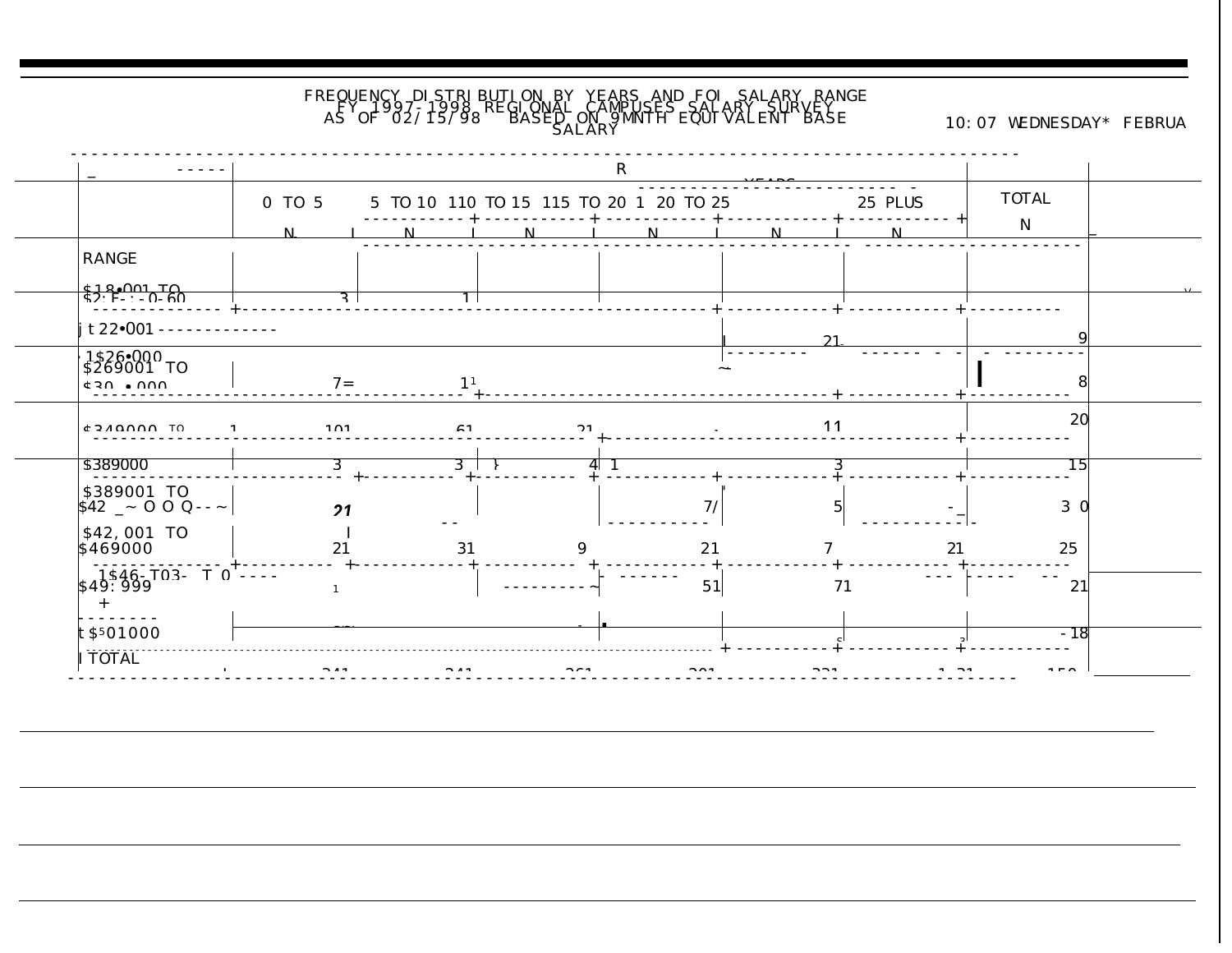|                | FREQUENCY DISTRIBUTION BY GENDER AND FOL SALARY RANGE FY 1997-1998<br>AS OF 02/15/98 BASED ON 9MNTH EQUIVALENT BASE SALARY |                 |                 |              |                                          |
|----------------|----------------------------------------------------------------------------------------------------------------------------|-----------------|-----------------|--------------|------------------------------------------|
|                |                                                                                                                            |                 | <b>GENDER</b>   |              | 18<br>10:07 WEDNESDAY. FEBRUARY 18. 1998 |
|                |                                                                                                                            |                 |                 | <b>TOTAL</b> |                                          |
|                |                                                                                                                            | N N             |                 | N            |                                          |
|                | <b>RANGE</b>                                                                                                               |                 |                 |              |                                          |
|                | \$22 000                                                                                                                   |                 | 3               |              |                                          |
|                | $$26#000 - $26$                                                                                                            |                 | R               |              |                                          |
|                | \$26.001 TO<br><b>ANA 022</b>                                                                                              |                 | $51$ $30$       | $\mathbf{Q}$ |                                          |
|                | T <sub>0</sub>                                                                                                             | $$^{34.001}$ 13 | 71              | $2\,0$       |                                          |
|                |                                                                                                                            | 61              | $91 -$          | 15           |                                          |
|                | \$38*001 \$38.001<br>$\mathfrak{C}$ 4.4 $\Omega$ $\Omega$                                                                  | 181             |                 |              |                                          |
|                | \$42.001 TO<br>$\bf{I}$<br>$S46$ 000<br>$\mathbf{1}$                                                                       | 151             | 1 <sub>01</sub> | 2.5          |                                          |
|                | *469001<br>\$50.000 OR                                                                                                     |                 | $\overline{2}$  | 21           |                                          |
| <b>I TOTAL</b> | $\mathbf{1}$                                                                                                               | 961             | 541             | 1501         |                                          |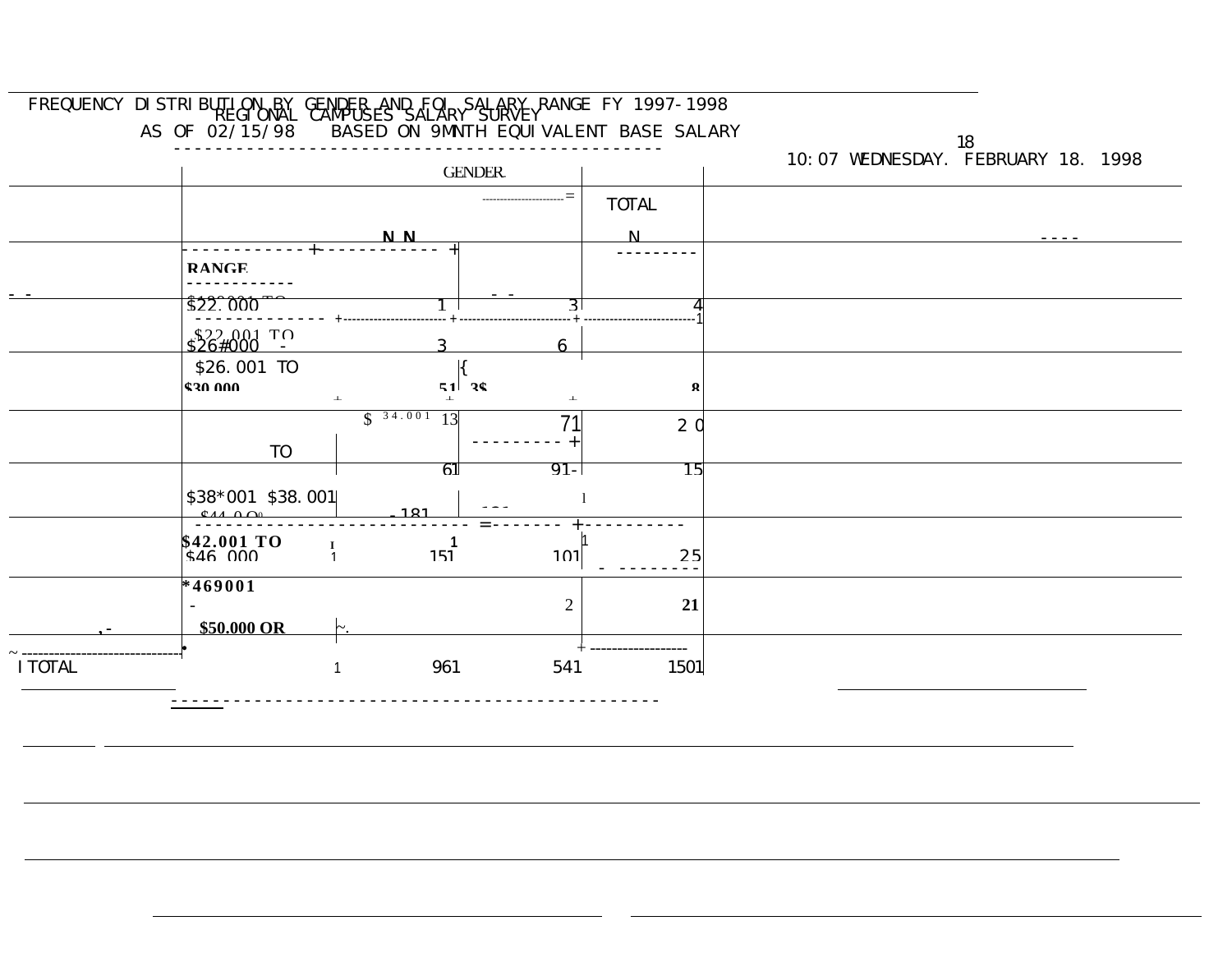AS OF 02/15/98 BASED ON 9MNTH EQUIVALENT BASE SALARY 10:07 WEDNESDAY\* FEERUAKY 18, 1998

|               |                                                                                                                                                                                                                                                                                                                                                                                              | MASTER"S IPH.D/ED.D I OTHER-<br>TOTAL |     |                        |                    |     |  |  |  |  |  |
|---------------|----------------------------------------------------------------------------------------------------------------------------------------------------------------------------------------------------------------------------------------------------------------------------------------------------------------------------------------------------------------------------------------------|---------------------------------------|-----|------------------------|--------------------|-----|--|--|--|--|--|
|               |                                                                                                                                                                                                                                                                                                                                                                                              | $\mathbf{M}$                          |     | --------------<br>N    | $\mathbf{M}$<br>NT |     |  |  |  |  |  |
|               | ${\tt RANGE}$                                                                                                                                                                                                                                                                                                                                                                                | lт                                    |     |                        |                    |     |  |  |  |  |  |
|               | $S18*001T0$                                                                                                                                                                                                                                                                                                                                                                                  |                                       |     |                        |                    |     |  |  |  |  |  |
|               | 229000                                                                                                                                                                                                                                                                                                                                                                                       |                                       | 4   |                        | -----------        |     |  |  |  |  |  |
|               |                                                                                                                                                                                                                                                                                                                                                                                              |                                       |     |                        |                    |     |  |  |  |  |  |
|               | $\frac{1}{2} \frac{1}{2} \frac{1}{2} \frac{1}{2} \frac{1}{2} \frac{1}{2} \frac{1}{2} \frac{1}{2} \frac{1}{2} \frac{1}{2} \frac{1}{2} \frac{1}{2} \frac{1}{2} \frac{1}{2} \frac{1}{2} \frac{1}{2} \frac{1}{2} \frac{1}{2} \frac{1}{2} \frac{1}{2} \frac{1}{2} \frac{1}{2} \frac{1}{2} \frac{1}{2} \frac{1}{2} \frac{1}{2} \frac{1}{2} \frac{1}{2} \frac{1}{2} \frac{1}{2} \frac{1}{2} \frac{$ |                                       |     |                        |                    | Δ   |  |  |  |  |  |
|               |                                                                                                                                                                                                                                                                                                                                                                                              |                                       |     |                        |                    |     |  |  |  |  |  |
|               |                                                                                                                                                                                                                                                                                                                                                                                              |                                       |     |                        |                    |     |  |  |  |  |  |
|               | $$309001$ TO (----+-                                                                                                                                                                                                                                                                                                                                                                         |                                       |     | T                      |                    |     |  |  |  |  |  |
|               | \$349000                                                                                                                                                                                                                                                                                                                                                                                     |                                       | 9   | 101                    | 11                 | 20  |  |  |  |  |  |
| ---           | T <sub>0</sub>                                                                                                                                                                                                                                                                                                                                                                               |                                       |     |                        |                    |     |  |  |  |  |  |
|               | \$389000                                                                                                                                                                                                                                                                                                                                                                                     |                                       |     | ---- 4                 |                    | 15  |  |  |  |  |  |
|               |                                                                                                                                                                                                                                                                                                                                                                                              |                                       |     | 15I                    | $L_{-}$            | 30  |  |  |  |  |  |
|               |                                                                                                                                                                                                                                                                                                                                                                                              |                                       |     | +--------------------+ |                    |     |  |  |  |  |  |
|               | 342.001 TO                                                                                                                                                                                                                                                                                                                                                                                   |                                       |     |                        |                    |     |  |  |  |  |  |
|               |                                                                                                                                                                                                                                                                                                                                                                                              | 14'                                   |     |                        |                    | つら  |  |  |  |  |  |
|               | RARCOO1 TO                                                                                                                                                                                                                                                                                                                                                                                   |                                       |     |                        |                    |     |  |  |  |  |  |
|               | \$499999<br>--------------                                                                                                                                                                                                                                                                                                                                                                   |                                       | 41  | 171                    |                    |     |  |  |  |  |  |
|               | OR                                                                                                                                                                                                                                                                                                                                                                                           |                                       |     |                        |                    |     |  |  |  |  |  |
|               |                                                                                                                                                                                                                                                                                                                                                                                              |                                       |     |                        |                    |     |  |  |  |  |  |
| <b>ITOTAL</b> |                                                                                                                                                                                                                                                                                                                                                                                              |                                       | 621 | 861                    | 21                 | 150 |  |  |  |  |  |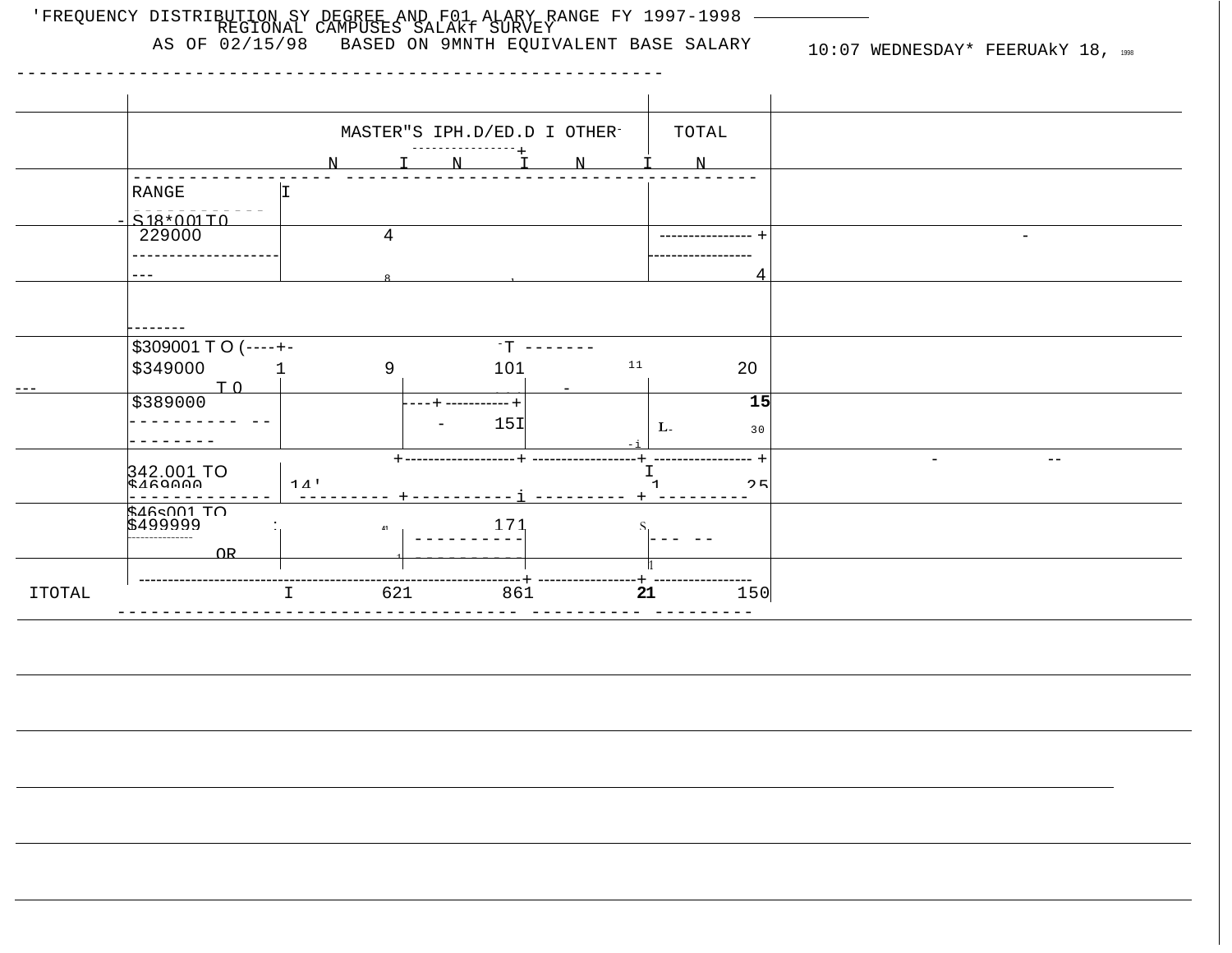$\begin{picture}(180,10) \put(0,0){\vector(1,0){100}} \put(15,0){\vector(1,0){100}} \put(15,0){\vector(1,0){100}} \put(15,0){\vector(1,0){100}} \put(15,0){\vector(1,0){100}} \put(15,0){\vector(1,0){100}} \put(15,0){\vector(1,0){100}} \put(15,0){\vector(1,0){100}} \put(15,0){\vector(1,0){100}} \put(15,0){\vector(1,0){100}} \put(15,0){\vector(1,0){100}}$ 

 $\lambda$ 

 $\sim$ 

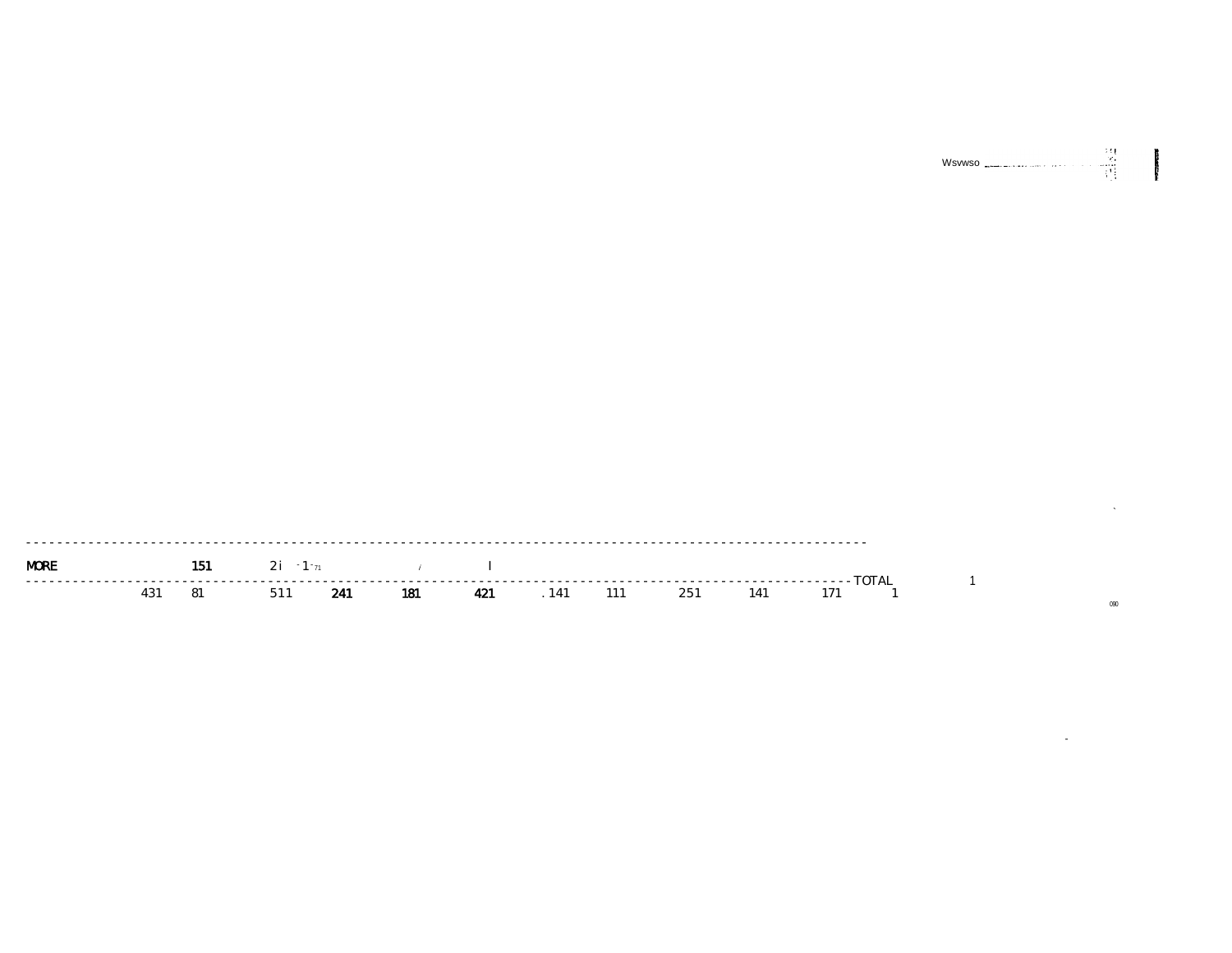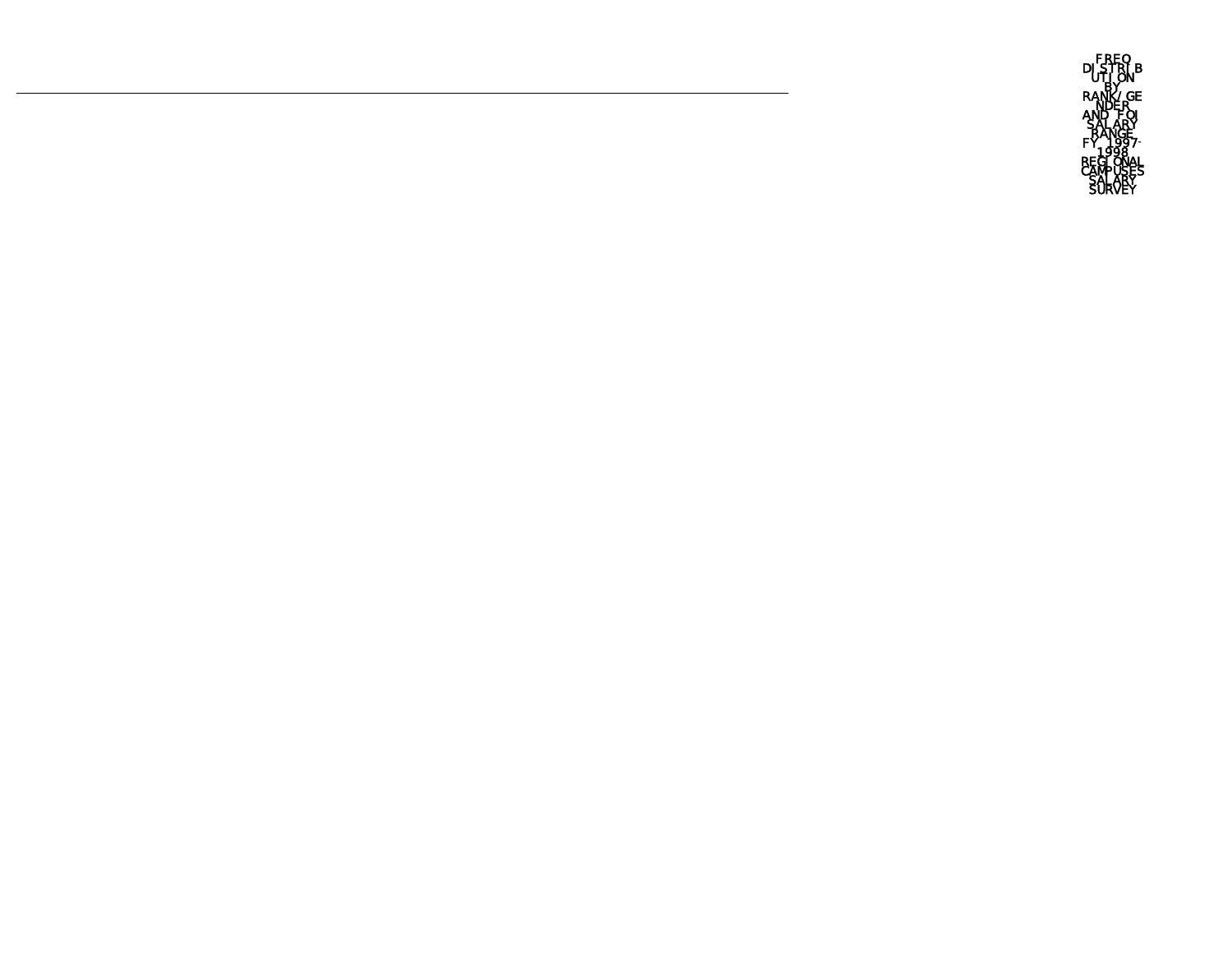|                         |    |     |   |               |        |             |    | $\tilde{\phantom{a}}$ |
|-------------------------|----|-----|---|---------------|--------|-------------|----|-----------------------|
|                         |    |     |   |               |        | <b>RANK</b> |    |                       |
|                         |    |     |   |               |        |             |    |                       |
|                         |    |     |   |               |        |             |    |                       |
|                         |    |     |   | <b>NEWDER</b> |        |             |    |                       |
|                         |    |     |   |               |        |             |    |                       |
|                         | LE |     |   |               |        |             |    |                       |
| RANGE                   |    |     |   |               |        |             |    |                       |
|                         |    |     |   |               |        |             |    |                       |
| $-11BAAD-L$ . TO        |    |     |   |               |        |             |    |                       |
|                         |    |     |   |               |        |             |    |                       |
| \$229001 TO<br>126,000  |    |     |   |               |        |             |    |                       |
| \$26.001 TO             |    |     |   |               |        |             |    |                       |
|                         |    |     | 1 |               |        |             |    |                       |
|                         |    |     |   |               |        |             |    |                       |
|                         |    |     |   |               |        |             |    |                       |
| \$34.001 TO             |    |     |   |               |        |             |    |                       |
|                         |    |     |   |               |        |             |    |                       |
|                         |    |     |   |               |        |             |    |                       |
| \$389001 TO<br>\$42,000 |    |     |   | 131           | 91     | 22t         | 21 |                       |
| \$429001 TO             |    |     |   |               |        |             |    |                       |
| \$46t000                |    | 111 |   | 21            | $\sim$ | R1          | 21 |                       |
| \$46,001 To<br>\$49o999 |    |     |   |               |        |             |    |                       |
|                         | 17 |     |   |               |        |             |    |                       |
|                         |    |     |   |               |        |             |    |                       |
|                         |    |     |   |               |        |             |    |                       |

~<br>-------<br>--

~<br>-<br>-<br>~

~ - - - - ~ ^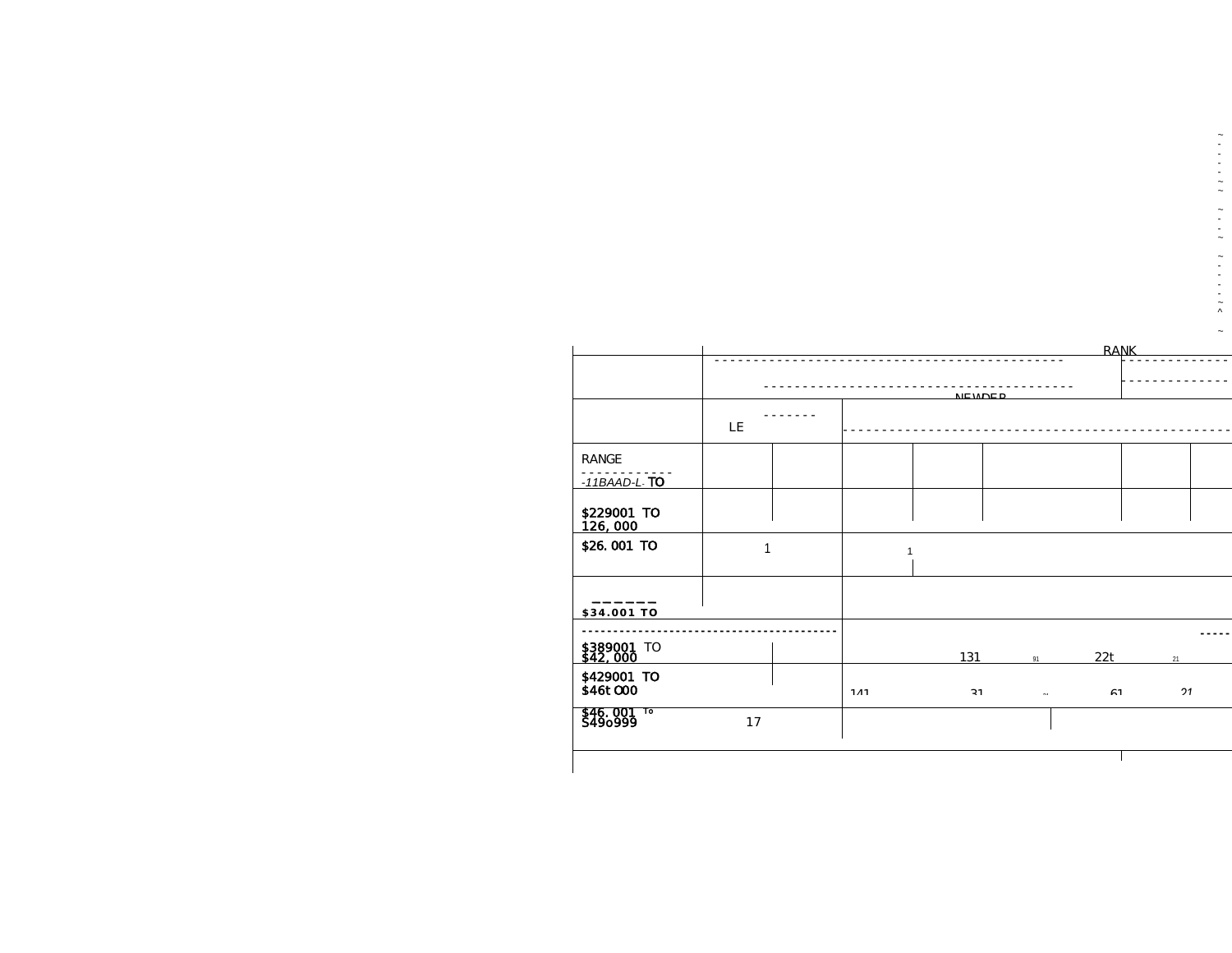| $(03fNIINO)$ )                                                                                                                                                                                         |
|--------------------------------------------------------------------------------------------------------------------------------------------------------------------------------------------------------|
|                                                                                                                                                                                                        |
| 19<br>1h<br>IQ<br>$\sim$ $\sim$ $\sim$ $\sim$ $\sim$                                                                                                                                                   |
|                                                                                                                                                                                                        |
|                                                                                                                                                                                                        |
|                                                                                                                                                                                                        |
|                                                                                                                                                                                                        |
| ----+---- =<br>-----------------                                                                                                                                                                       |
| $\mathbf{I}$                                                                                                                                                                                           |
| $\;$ N<br>${\bf N}$<br>$\, {\rm N}$                                                                                                                                                                    |
| lot O1 91 9 O1 0 Sflld <sup>5</sup> Zl                                                                                                                                                                 |
|                                                                                                                                                                                                        |
| d0ad<br><b>DOSSV</b>                                                                                                                                                                                   |
| $\Box$<br>--------------------------<br>96/91/60 AO SV<br>AdVIVS 3SY9 IN3IVAI103 HINW6 NO 03SVO<br>A3AafS ALVIVS S3SldWV0 IVN0I938 8661-L661A3<br>39NVa AJVIVS I03 ONV SlV3A/4NVJ A9 No IinBIlSIO 036d |

9661 '91 AaVfl1833 'AVOS3N03M LO:0T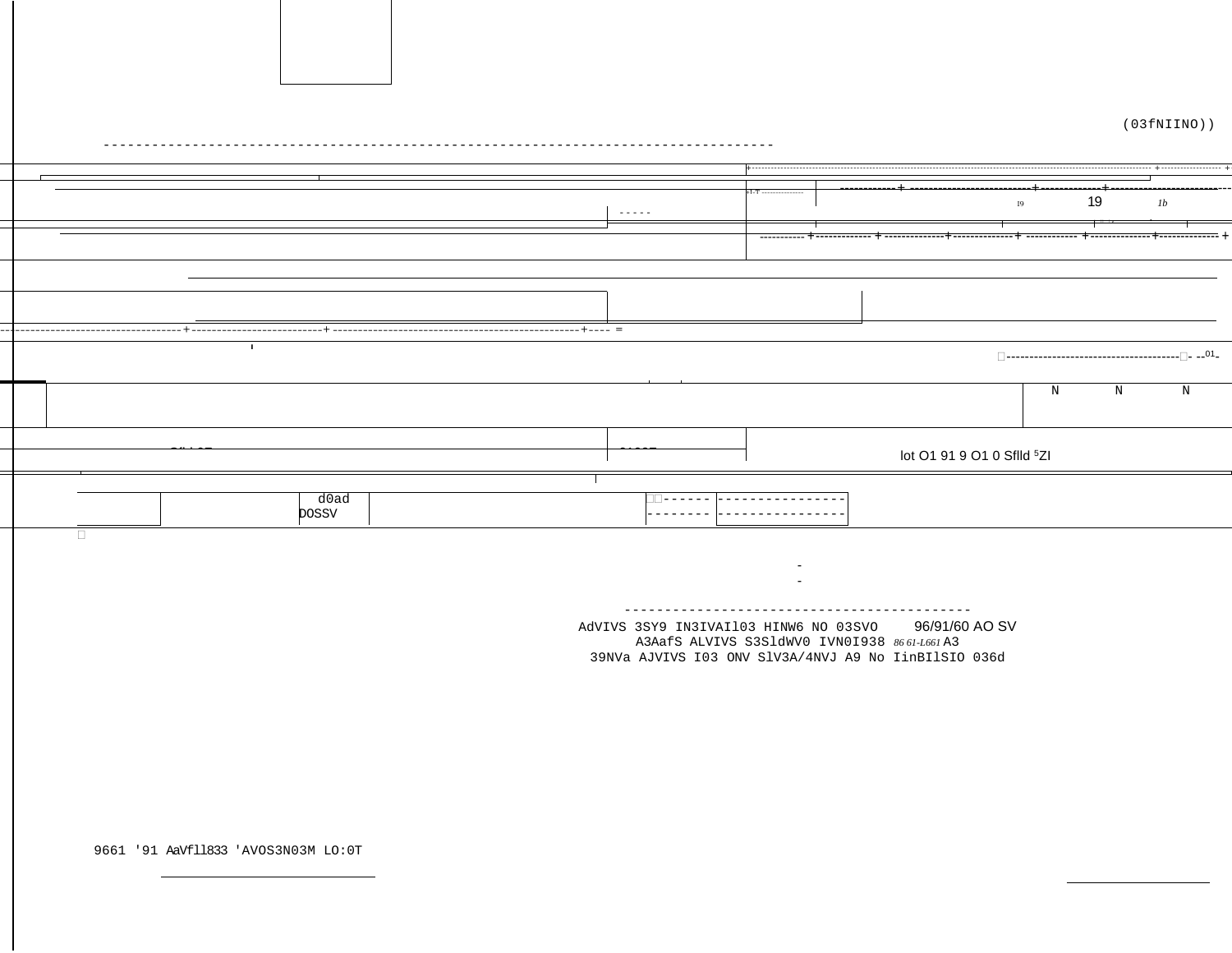# $$\tt FRE0FYI\,199701998^NREGI\,ONAL/CAMPUSES^D SALARY^ASURVEVANCE\,AS\,OF\,02/15/98\,BSESASED\,ON\,9MNTH\,EQUI\,VALENT\,BASE\, SALARY\,$

10.07 WEDNECDAV EEDDHADV 40 4000

| $\Box\ \Box\ \Box$<br>$\cdot$ _ $\cdot$ _ $\cdot$ - - - 0000           |              |                         |                           |                                 |                                                       |              |                              |  |                                                      |          | $-$ . |  |
|------------------------------------------------------------------------|--------------|-------------------------|---------------------------|---------------------------------|-------------------------------------------------------|--------------|------------------------------|--|------------------------------------------------------|----------|-------|--|
|                                                                        |              |                         | <b>YEARS</b>              |                                 |                                                       | <b>YEARS</b> |                              |  |                                                      |          |       |  |
|                                                                        |              | 10 TO<br>1 <sub>5</sub> | 15 TO, 20 TO<br>$90 - 95$ | <u>וחו חסלן אחד חזטונוס אפו</u> | $\frac{5 \text{ m } 101}{101}$ 15 190 195 196 196 DI1 |              | $110$ TO $115$ TO $120$ TO I |  | --------------------------------------<br>$195$ dine |          |       |  |
|                                                                        |              |                         |                           |                                 |                                                       |              |                              |  |                                                      |          |       |  |
| $$26.001$ TO                                                           | $---$38.000$ |                         |                           |                                 |                                                       |              |                              |  |                                                      |          |       |  |
|                                                                        |              |                         |                           |                                 |                                                       |              |                              |  |                                                      |          |       |  |
|                                                                        |              |                         |                           |                                 | $1 \quad 1$                                           |              |                              |  |                                                      |          |       |  |
| $\Box$ \$42 $\mathrm{o}00$ I TO<br>\$42o00I TO<br>$10^6$ 50E 0 00 OR 1 |              |                         |                           |                                 |                                                       |              |                              |  |                                                      | nnnnnnnn |       |  |

| - ------                                                                           |  |
|------------------------------------------------------------------------------------|--|
|                                                                                    |  |
|                                                                                    |  |
| <del>.</del><br><del>.</del><br>$\tau$ тотат.<br>דה<br><b>TOTALT</b><br>. <b>.</b> |  |
|                                                                                    |  |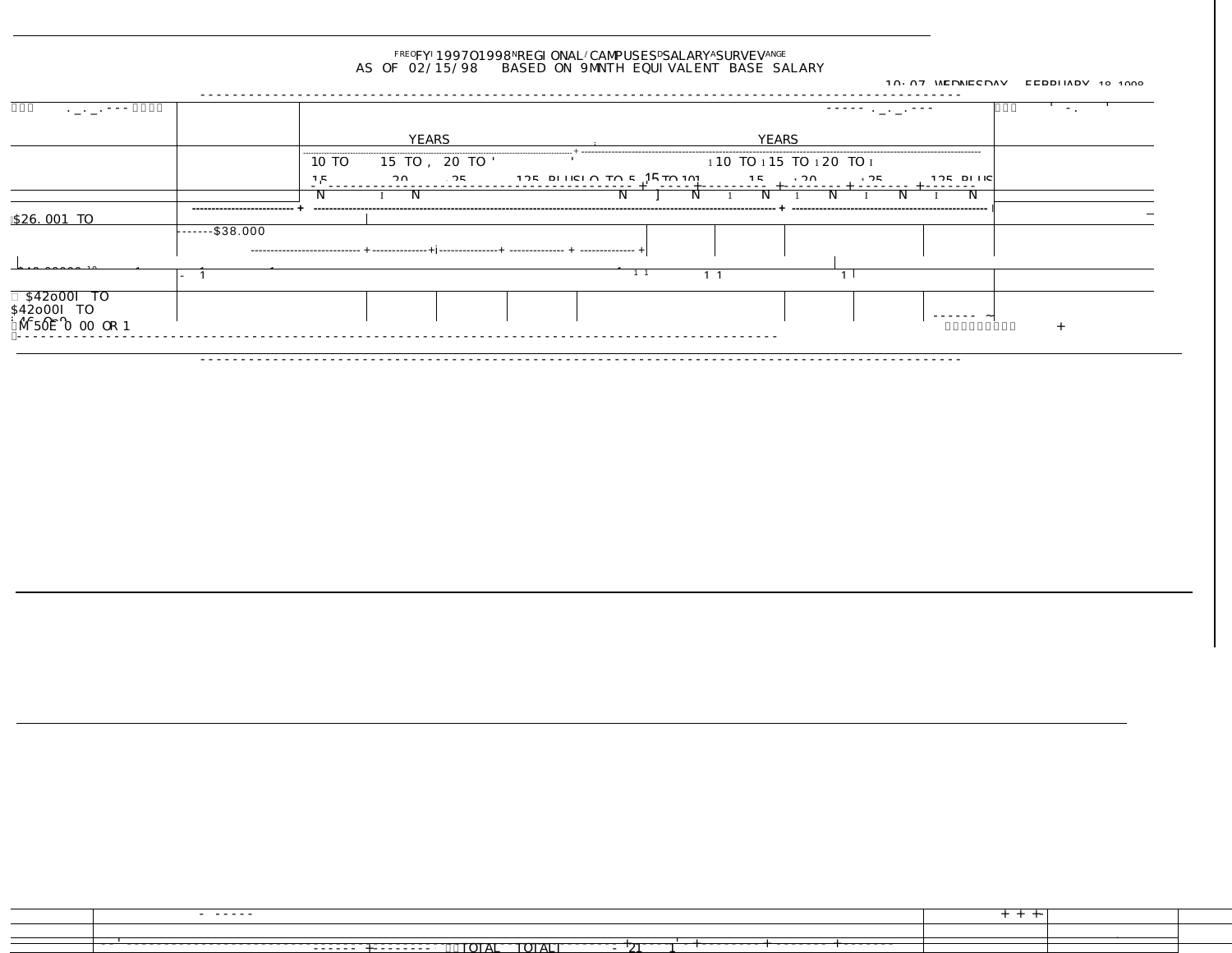| $--$ |     |     |      |    |          |                         |                 |                             |                         |     |                                 |  |
|------|-----|-----|------|----|----------|-------------------------|-----------------|-----------------------------|-------------------------|-----|---------------------------------|--|
|      | lot | Ioz | $-7$ |    |          |                         |                 |                             |                         |     | ------------------------------- |  |
|      |     |     |      |    |          |                         |                 |                             | $\left 19\right\rangle$ | let | 1viol                           |  |
|      |     |     |      | TT | $TT - 1$ |                         | TTT             |                             |                         |     |                                 |  |
|      |     |     |      |    |          |                         |                 |                             |                         |     |                                 |  |
|      |     |     |      |    |          |                         |                 |                             |                         |     |                                 |  |
|      |     |     |      |    |          |                         |                 |                             |                         |     |                                 |  |
|      |     |     |      |    |          | ]---∏-------∏ <b>IZ</b> |                 |                             | <b>TIT</b>              |     |                                 |  |
|      |     |     |      |    |          |                         |                 |                             |                         |     |                                 |  |
|      |     |     |      |    |          |                         |                 |                             |                         |     |                                 |  |
|      |     |     |      |    |          |                         |                 | ------------+-------------+ |                         |     |                                 |  |
|      |     |     |      |    |          |                         |                 |                             |                         |     |                                 |  |
|      |     |     |      |    |          |                         |                 |                             |                         |     |                                 |  |
|      |     |     |      |    |          |                         |                 |                             |                         |     |                                 |  |
|      |     |     |      |    |          |                         |                 |                             |                         |     |                                 |  |
|      |     |     |      |    |          |                         |                 |                             |                         |     |                                 |  |
|      |     |     |      |    |          |                         |                 |                             |                         |     |                                 |  |
|      |     |     |      |    |          |                         |                 |                             |                         |     |                                 |  |
|      |     |     |      |    |          |                         |                 |                             |                         |     |                                 |  |
|      |     |     |      |    |          |                         |                 |                             |                         |     |                                 |  |
|      |     |     |      |    |          |                         |                 |                             |                         |     |                                 |  |
|      |     |     |      |    |          |                         |                 |                             |                         |     |                                 |  |
|      |     |     |      |    |          |                         |                 |                             |                         |     |                                 |  |
|      |     |     |      |    |          |                         |                 |                             |                         |     |                                 |  |
|      |     |     |      |    |          |                         |                 |                             |                         |     |                                 |  |
|      |     |     |      |    |          |                         |                 |                             |                         |     |                                 |  |
|      |     |     |      |    |          |                         |                 |                             |                         |     |                                 |  |
|      |     |     |      |    |          |                         |                 |                             |                         |     |                                 |  |
|      |     |     |      |    |          |                         |                 |                             |                         |     |                                 |  |
|      |     |     |      |    |          |                         |                 |                             |                         |     |                                 |  |
|      |     |     |      |    |          |                         |                 |                             |                         |     |                                 |  |
|      |     |     |      |    |          |                         |                 |                             |                         |     |                                 |  |
|      |     |     |      |    |          |                         | <u>Innnn nn</u> |                             |                         |     |                                 |  |
|      |     |     |      |    |          |                         |                 |                             |                         |     |                                 |  |
|      |     |     |      |    |          |                         |                 |                             |                         |     |                                 |  |

 $\mathbf{L}$ 

 $\sim 10^{-1}$ 

 $\blacksquare$ 

- - ------------------------------AdY1YS 3SV9 1N31VAIno3 HINW6 NO 03S3YB 9i6/9T/ZO dO SW<br>39NYa3  $f-g$ <br>AdV1VSa 0  $\rm IdS$  N

 $\mathbf{I}$